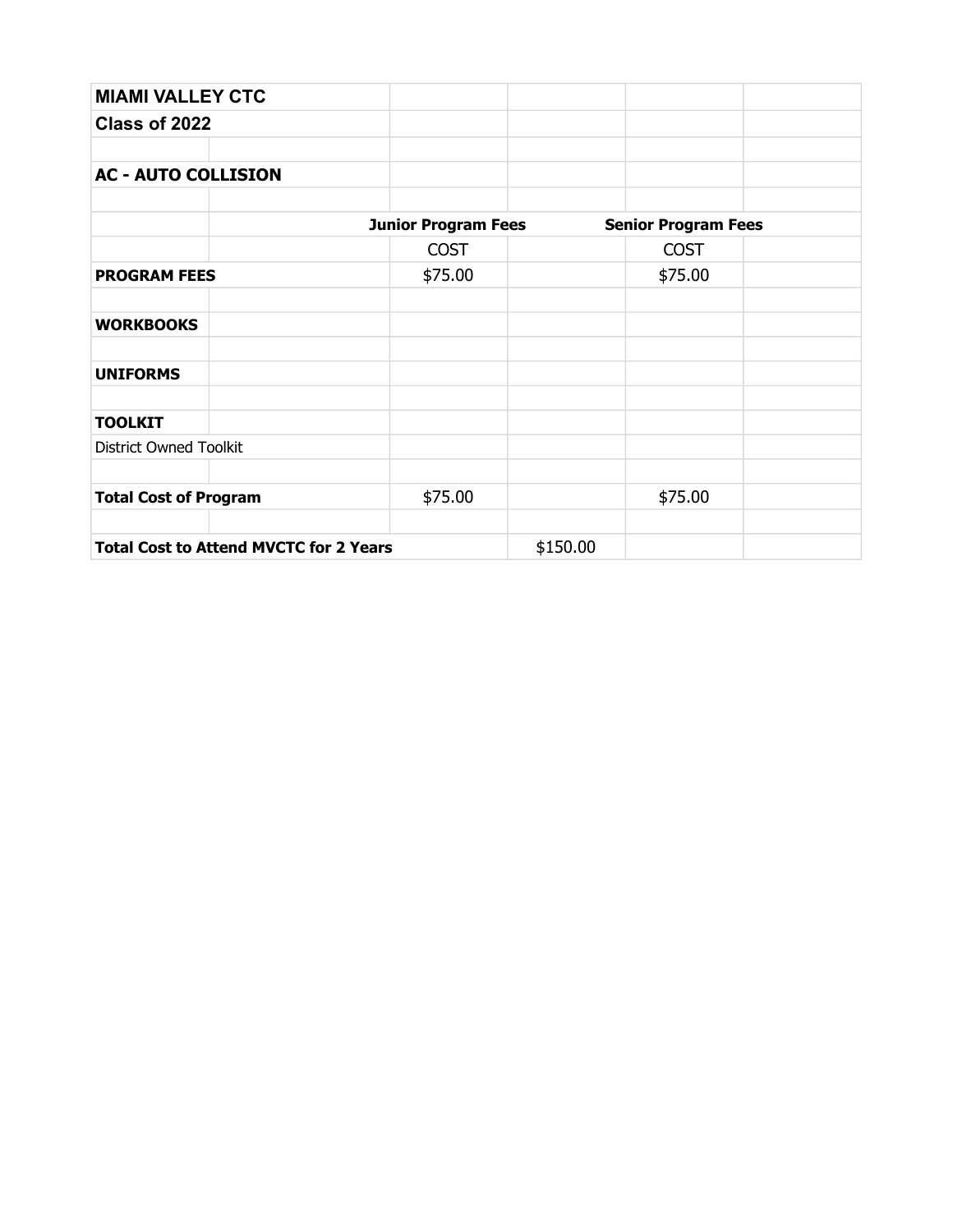| <b>MIAMI VALLEY CTC</b>                       |                            |          |                            |  |
|-----------------------------------------------|----------------------------|----------|----------------------------|--|
| Class of 2022                                 |                            |          |                            |  |
|                                               |                            |          |                            |  |
| <b>AD - ARCHITECTURAL DRAFTING</b>            |                            |          |                            |  |
|                                               |                            |          |                            |  |
|                                               | <b>Junior Program Fees</b> |          | <b>Senior Program Fees</b> |  |
|                                               | <b>COST</b>                |          | <b>COST</b>                |  |
| <b>PROGRAM FEES</b>                           | \$75.00                    |          | \$75.00                    |  |
|                                               |                            |          |                            |  |
| <b>WORKBOOKS</b>                              |                            |          |                            |  |
|                                               |                            |          |                            |  |
| <b>UNIFORMS</b>                               |                            |          |                            |  |
|                                               |                            |          |                            |  |
| <b>TOOLKIT</b>                                |                            |          |                            |  |
|                                               |                            |          |                            |  |
| <b>Total Cost of Program</b>                  | \$75.00                    |          | \$75.00                    |  |
|                                               |                            |          |                            |  |
| <b>Total Cost to Attend MVCTC for 2 years</b> |                            | \$150.00 |                            |  |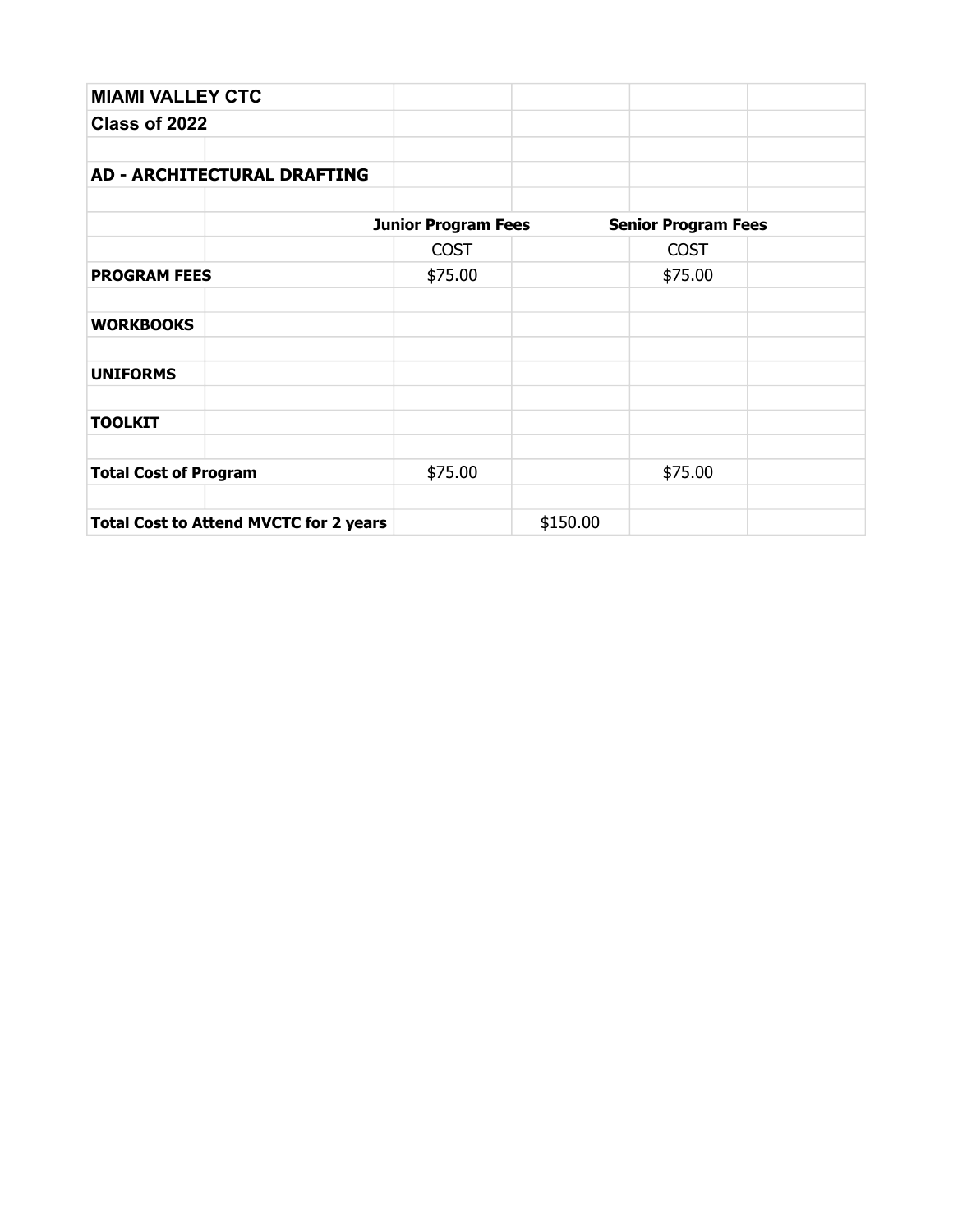| <b>MIAMI VALLEY CTC</b>                        |                            |          |                            |  |
|------------------------------------------------|----------------------------|----------|----------------------------|--|
| Class of 2022                                  |                            |          |                            |  |
|                                                |                            |          |                            |  |
| <b>AM - AVIATION MAINTENANCE TECHNICIAN</b>    |                            |          |                            |  |
|                                                |                            |          |                            |  |
|                                                | <b>Junior Program Fees</b> |          | <b>Senior Program Fees</b> |  |
|                                                | <b>COST</b>                |          | <b>COST</b>                |  |
| <b>PROGRAM FEES</b>                            | \$75.00                    |          | \$75.00                    |  |
| <b>WORKBOOKS</b>                               | \$202.00                   |          | \$84.00                    |  |
| AC43.13 Book - Jr.                             |                            |          |                            |  |
| General Textbook & Online Study Guide - Jr.    |                            |          |                            |  |
| Airframe Textbook & Online Study Guide - Jr.   |                            |          |                            |  |
| FAR Book - Jr.                                 |                            |          |                            |  |
| Powerplant Textbook & Online Study Guide - Sr. |                            |          |                            |  |
| <b>UNIFORMS</b>                                | \$40.00                    |          |                            |  |
| 2 Lab Shirts                                   |                            |          |                            |  |
| <b>TOOLKIT</b>                                 | \$33.00                    |          |                            |  |
| Meter Kit                                      |                            |          |                            |  |
| Safety Glasses                                 |                            |          |                            |  |
|                                                |                            |          |                            |  |
| <b>Total Cost of Program</b>                   | \$350.00                   |          | \$159.00                   |  |
| <b>Total Cost to Attend MVCTC for 2 years</b>  |                            | \$509.00 |                            |  |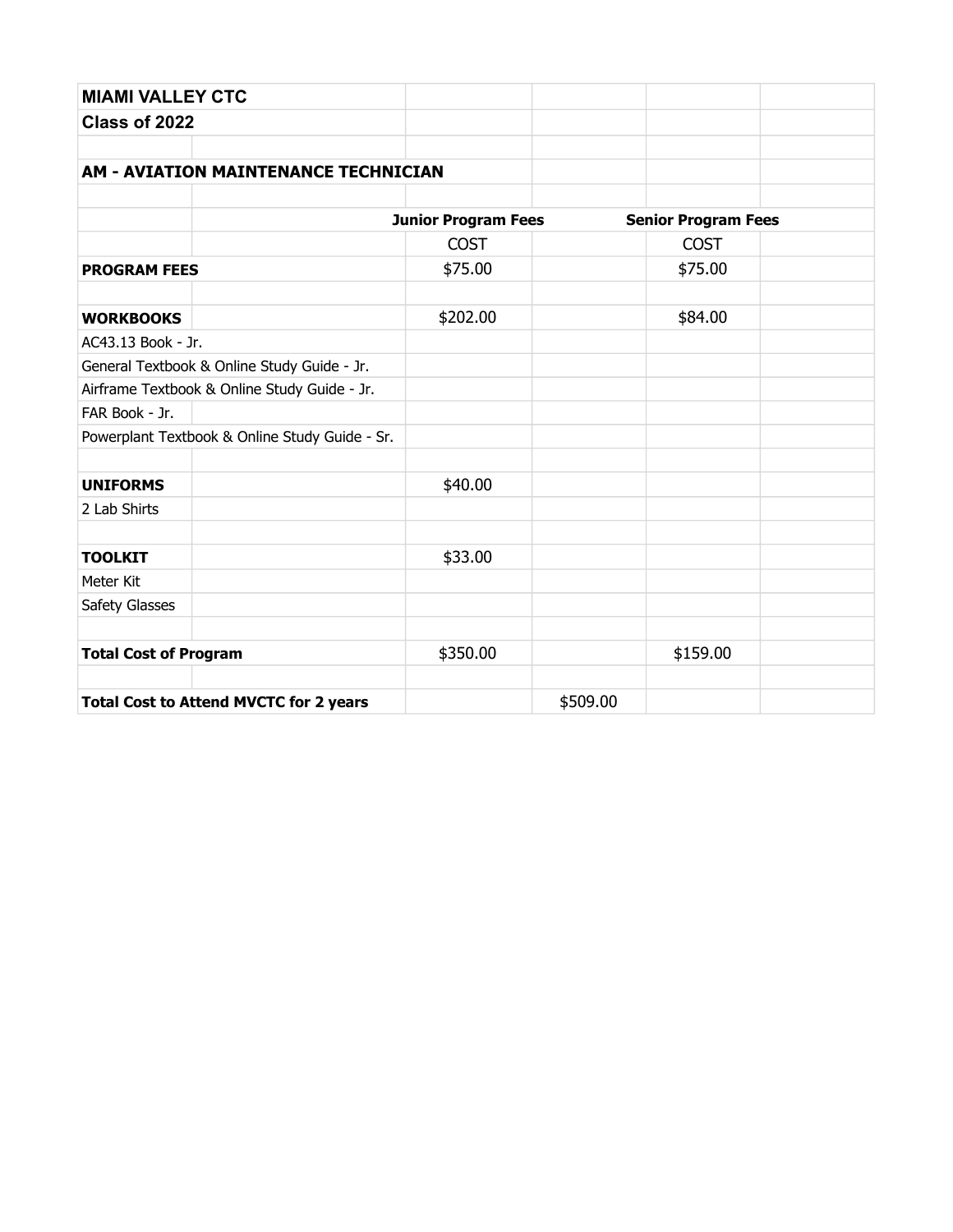| <b>MIAMI VALLEY CTC</b>                       |                            |          |                            |  |
|-----------------------------------------------|----------------------------|----------|----------------------------|--|
| Class of 2022                                 |                            |          |                            |  |
|                                               |                            |          |                            |  |
| <b>AN - ANIMAL CARE &amp; MANAGEMENT</b>      |                            |          |                            |  |
|                                               |                            |          |                            |  |
|                                               | <b>Junior Program Fees</b> |          | <b>Senior Program Fees</b> |  |
|                                               | <b>COST</b>                |          | <b>COST</b>                |  |
| <b>PROGRAM FEES</b>                           | \$75.00                    |          | \$75.00                    |  |
|                                               |                            |          |                            |  |
| <b>WORKBOOKS</b>                              |                            |          |                            |  |
|                                               |                            |          |                            |  |
| <b>UNIFORMS</b>                               | \$240.00                   |          | \$240.00                   |  |
| 5 Scrub Tops - Jr. & Sr.                      |                            |          |                            |  |
| 5 Scrub Pants - Jr. & Sr.                     |                            |          |                            |  |
|                                               |                            |          |                            |  |
| <b>TOOLKIT</b>                                |                            |          |                            |  |
|                                               |                            |          |                            |  |
| <b>Total Cost of Program</b>                  | \$315.00                   |          | \$315.00                   |  |
|                                               |                            |          |                            |  |
| <b>Total Cost to Attend MVCTC for 2 years</b> |                            | \$630.00 |                            |  |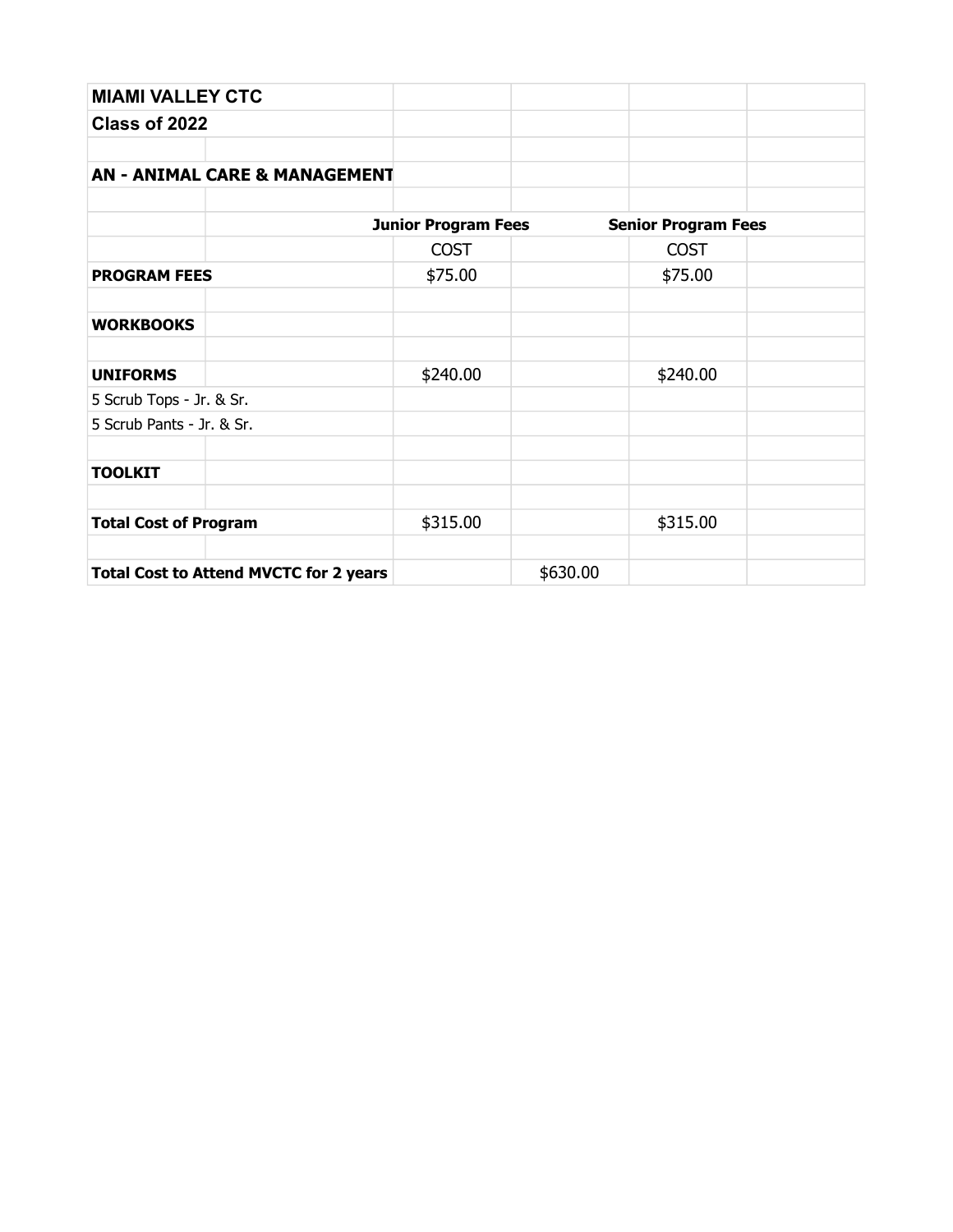| <b>MIAMI VALLEY CTC</b>                       |                            |          |                            |  |
|-----------------------------------------------|----------------------------|----------|----------------------------|--|
| Class of 2022                                 |                            |          |                            |  |
|                                               |                            |          |                            |  |
| <b>AR - AGRICULTURE PRODUCTION</b>            |                            |          |                            |  |
|                                               |                            |          |                            |  |
|                                               | <b>Junior Program Fees</b> |          | <b>Senior Program Fees</b> |  |
|                                               | <b>COST</b>                |          | <b>COST</b>                |  |
| <b>PROGRAM FEES</b>                           | \$75.00                    |          | \$75.00                    |  |
| <b>WORKBOOKS</b>                              |                            |          |                            |  |
| <b>UNIFORMS</b>                               | \$76.00                    |          | \$76.00                    |  |
| 1 Program Polo - Jr. & Sr.                    |                            |          |                            |  |
| 1 Program Hoodie - Jr. & Sr.                  |                            |          |                            |  |
| 2 Program T-Shirts - Jr. & Sr.                |                            |          |                            |  |
| <b>TOOLKIT</b>                                |                            |          |                            |  |
|                                               |                            |          |                            |  |
| <b>Total Cost of Program</b>                  | \$151.00                   |          | \$151.00                   |  |
| <b>Total Cost to Attend MVCTC for 2 years</b> |                            | \$302.00 |                            |  |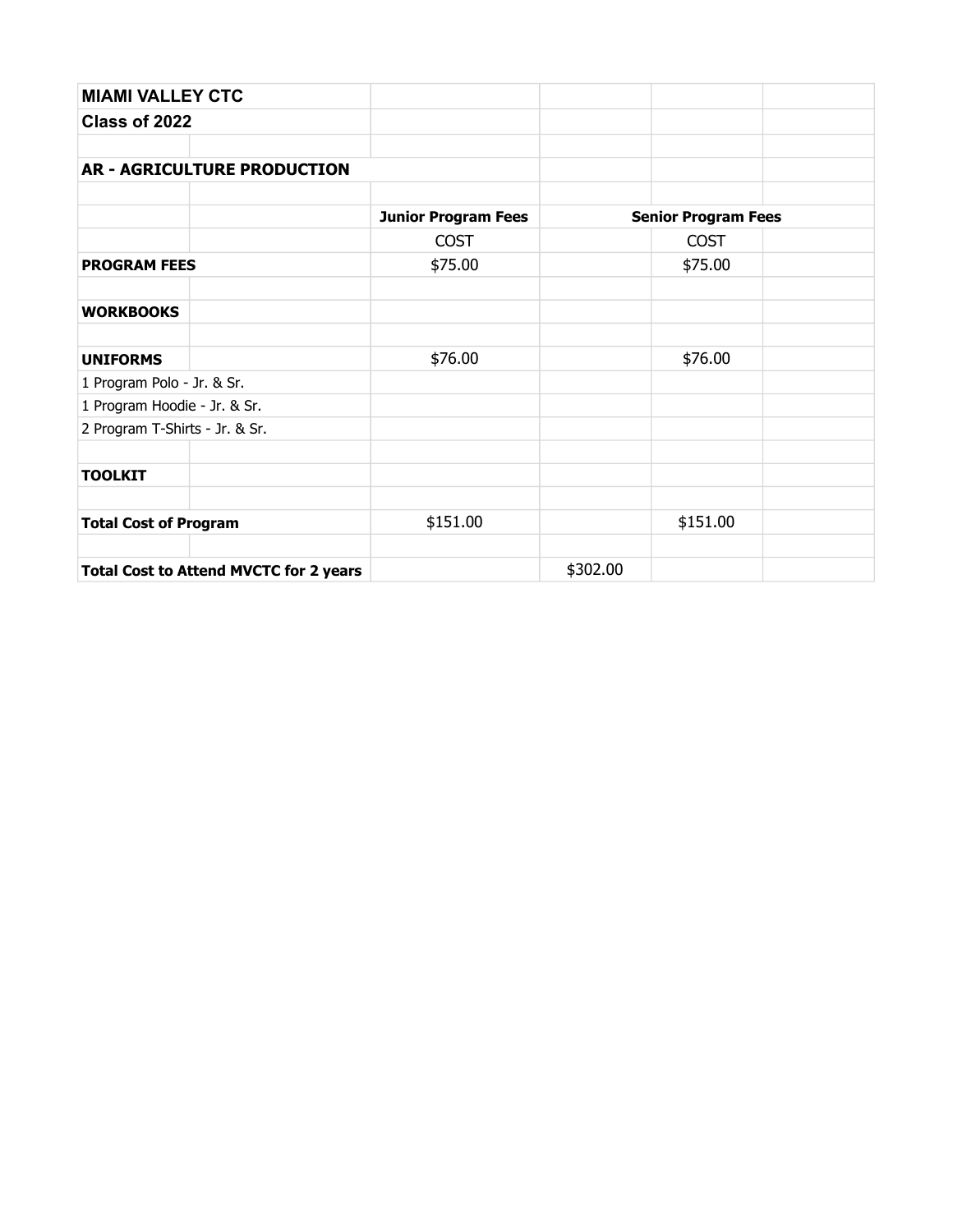| <b>MIAMI VALLEY CTC</b>                       |                            |          |                            |  |
|-----------------------------------------------|----------------------------|----------|----------------------------|--|
| Class of 2022                                 |                            |          |                            |  |
|                                               |                            |          |                            |  |
| <b>AS - AUTO SERVICES</b>                     |                            |          |                            |  |
|                                               |                            |          |                            |  |
|                                               | <b>Junior Program Fees</b> |          | <b>Senior Program Fees</b> |  |
|                                               | <b>COST</b>                |          | <b>COST</b>                |  |
| <b>PROGRAM FEES</b>                           | \$75.00                    |          | \$75.00                    |  |
|                                               |                            |          |                            |  |
| <b>WORKBOOKS</b>                              |                            |          |                            |  |
| <b>UNIFORMS</b>                               |                            |          |                            |  |
| <b>TOOLKIT</b>                                |                            |          |                            |  |
| <b>District Owned Toolkit</b>                 |                            |          |                            |  |
| <b>Total Cost of Program</b>                  | \$75.00                    |          | \$75.00                    |  |
|                                               |                            |          |                            |  |
| <b>Total Cost to Attend MVCTC for 2 years</b> |                            | \$150.00 |                            |  |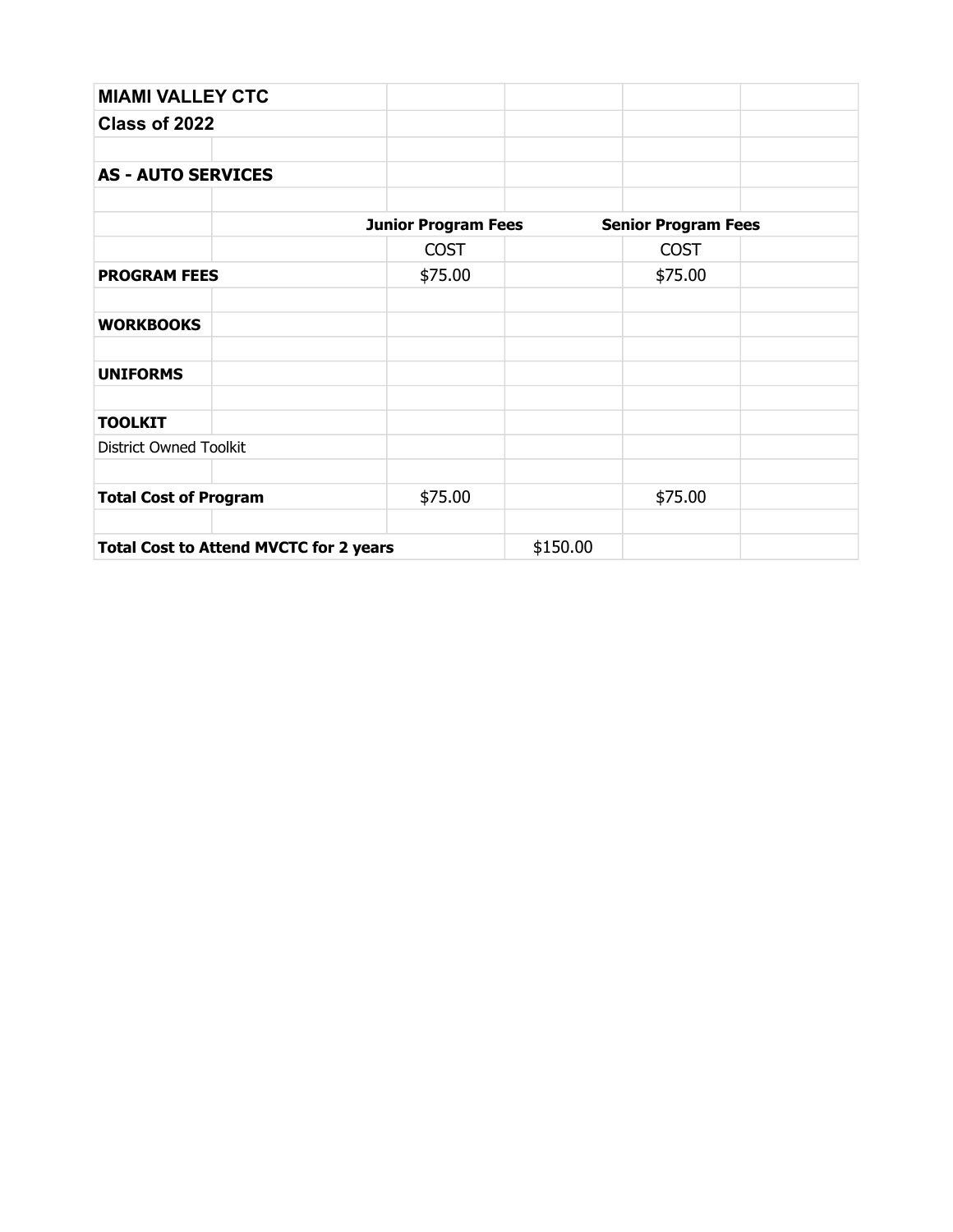| <b>MIAMI VALLEY CTC</b>                       |                            |          |                            |  |
|-----------------------------------------------|----------------------------|----------|----------------------------|--|
| Class of 2022                                 |                            |          |                            |  |
|                                               |                            |          |                            |  |
| <b>AT - AUTOMOTIVE TECHNOLOGY</b>             |                            |          |                            |  |
|                                               | <b>Junior Program Fees</b> |          | <b>Senior Program Fees</b> |  |
|                                               | <b>COST</b>                |          | <b>COST</b>                |  |
|                                               |                            |          |                            |  |
| <b>PROGRAM FEES</b>                           | \$75.00                    |          | \$75.00                    |  |
| <b>WORKBOOKS</b>                              |                            |          |                            |  |
| <b>UNIFORMS</b>                               |                            |          |                            |  |
| <b>TOOLKIT</b>                                |                            |          |                            |  |
| <b>District Owned Toolkit</b>                 |                            |          |                            |  |
| Safety Glasses                                |                            |          |                            |  |
| <b>Total Cost of Program</b>                  | \$75.00                    |          | \$75.00                    |  |
| <b>Total Cost to Attend MVCTC for 2 years</b> |                            | \$150.00 |                            |  |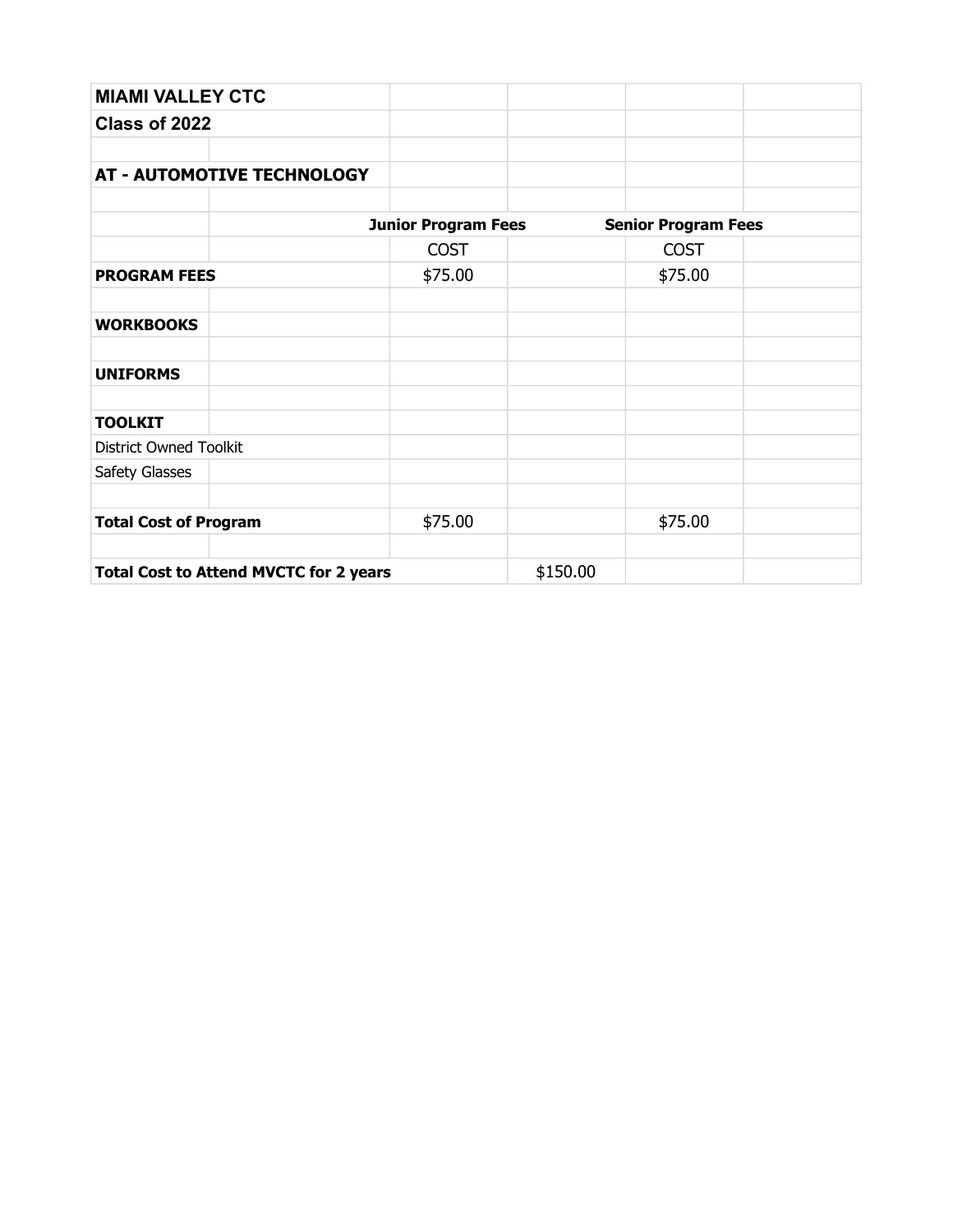| <b>MIAMI VALLEY CTC</b>                       |                            |          |                            |  |
|-----------------------------------------------|----------------------------|----------|----------------------------|--|
| Class of 2022                                 |                            |          |                            |  |
|                                               |                            |          |                            |  |
| <b>BO - BUSINESS OWNERSHIP</b>                |                            |          |                            |  |
|                                               |                            |          |                            |  |
|                                               | <b>Junior Program Fees</b> |          | <b>Senior Program Fees</b> |  |
|                                               | <b>COST</b>                |          | <b>COST</b>                |  |
| <b>PROGRAM FEES</b>                           | \$75.00                    |          | \$75.00                    |  |
|                                               |                            |          |                            |  |
| <b>WORKBOOKS</b>                              |                            |          |                            |  |
|                                               |                            |          |                            |  |
| <b>UNIFORMS</b>                               |                            |          |                            |  |
|                                               |                            |          |                            |  |
| <b>TOOLKIT</b>                                |                            |          |                            |  |
| Flash Drive                                   |                            |          |                            |  |
|                                               |                            |          |                            |  |
| <b>Total Cost of Program</b>                  | \$75.00                    |          | \$75.00                    |  |
|                                               |                            |          |                            |  |
| <b>Total Cost to Attend MVCTC for 2 years</b> |                            | \$150.00 |                            |  |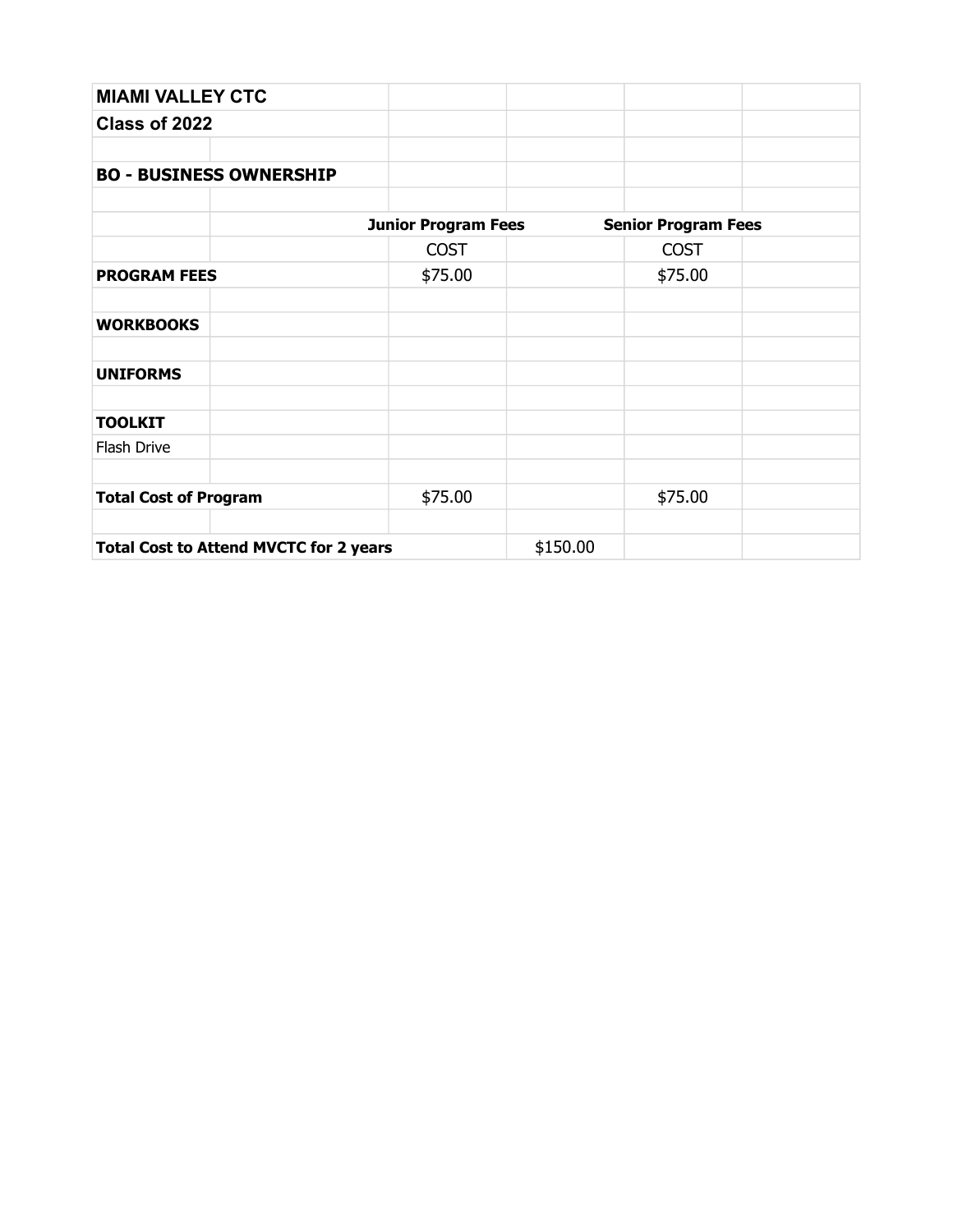| <b>MIAMI VALLEY CTC</b>                       |                            |          |                            |  |
|-----------------------------------------------|----------------------------|----------|----------------------------|--|
| Class of 2022                                 |                            |          |                            |  |
|                                               |                            |          |                            |  |
| <b>BT - BIOTECHNOLOGY</b>                     |                            |          |                            |  |
|                                               | <b>Junior Program Fees</b> |          | <b>Senior Program Fees</b> |  |
|                                               | <b>COST</b>                |          | <b>COST</b>                |  |
| <b>PROGRAM FEES</b>                           | \$75.00                    |          | \$75.00                    |  |
| <b>WORKBOOKS</b>                              | \$20.00                    |          |                            |  |
| Lab Notebook                                  |                            |          |                            |  |
| <b>UNIFORMS</b>                               | \$108.00                   |          |                            |  |
| 1 Polo Shirt                                  |                            |          |                            |  |
| 1 Lab Coat                                    |                            |          |                            |  |
| 1 Sweatshirt                                  |                            |          |                            |  |
| 2 T-Shirt                                     |                            |          |                            |  |
| <b>TOOLKIT</b>                                |                            |          |                            |  |
| <b>Total Cost of Program</b>                  | \$203.00                   |          | \$75.00                    |  |
| <b>Total Cost to Attend MVCTC for 2 years</b> |                            | \$278.00 |                            |  |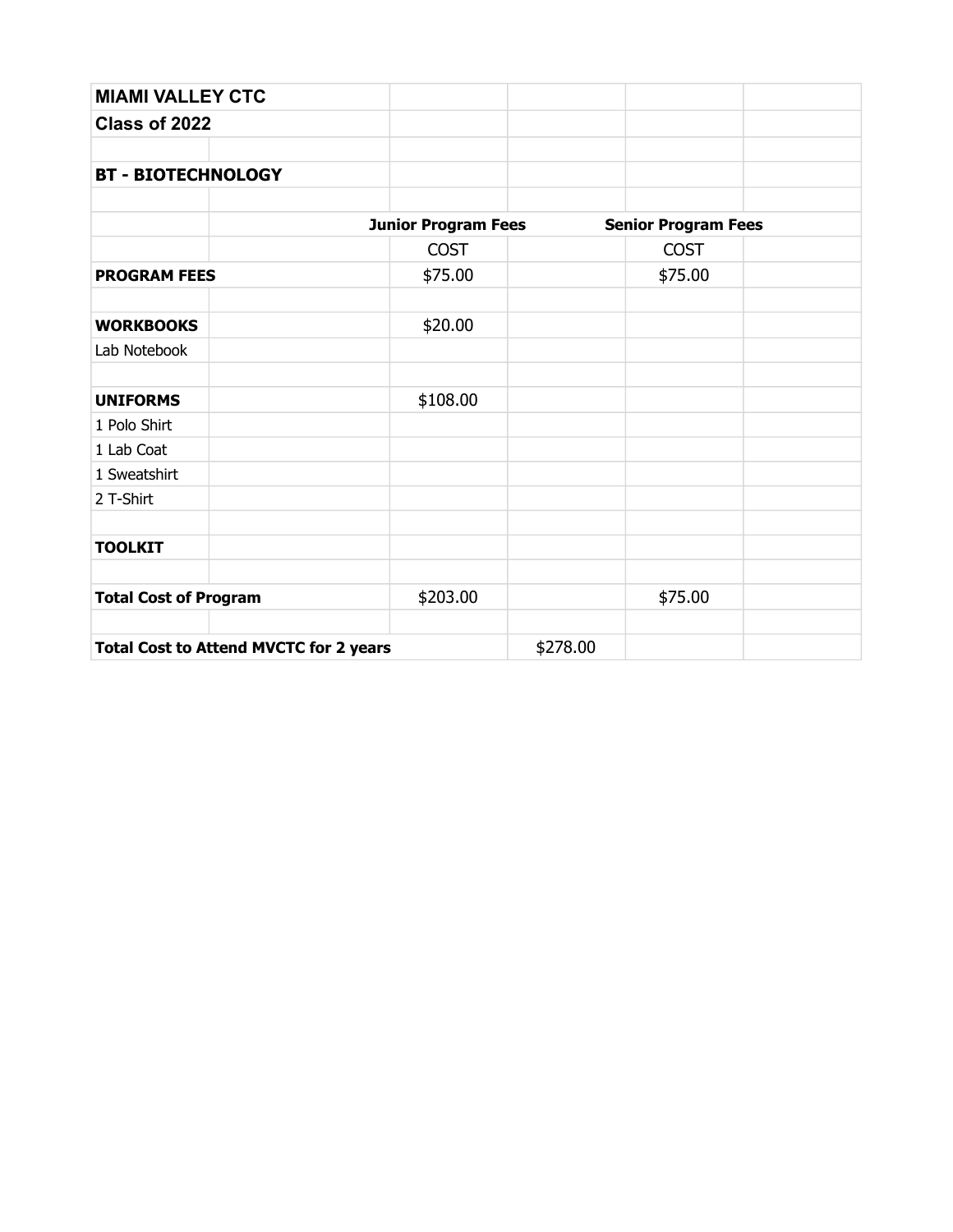| <b>MIAMI VALLEY CTC</b>                       |                            |          |                            |  |
|-----------------------------------------------|----------------------------|----------|----------------------------|--|
| Class of 2022                                 |                            |          |                            |  |
| <b>CA - CULINARY ARTS</b>                     |                            |          |                            |  |
|                                               | <b>Junior Program Fees</b> |          | <b>Senior Program Fees</b> |  |
|                                               | <b>COST</b>                |          | <b>COST</b>                |  |
| <b>PROGRAM FEES</b>                           | \$75.00                    |          | \$75.00                    |  |
| <b>WORKBOOKS</b>                              | \$51.00                    |          |                            |  |
| ServSafe Workbook                             |                            |          |                            |  |
| <b>UNIFORMS</b>                               | \$100.00                   |          | \$56.00                    |  |
| 4 Chef Coats - Jr.                            |                            |          |                            |  |
| 2 Chef Hats - Jr.                             |                            |          |                            |  |
| 2 Chef Coats - Sr.                            |                            |          |                            |  |
| 2 Chef Hats - Sr.                             |                            |          |                            |  |
| <b>TOOLKIT</b>                                | \$14.00                    |          |                            |  |
| <b>Thermometer and Markers</b>                |                            |          |                            |  |
| <b>Total Cost of Program</b>                  | \$240.00                   |          | \$131.00                   |  |
| <b>Total Cost to Attend MVCTC for 2 years</b> |                            | \$371.00 |                            |  |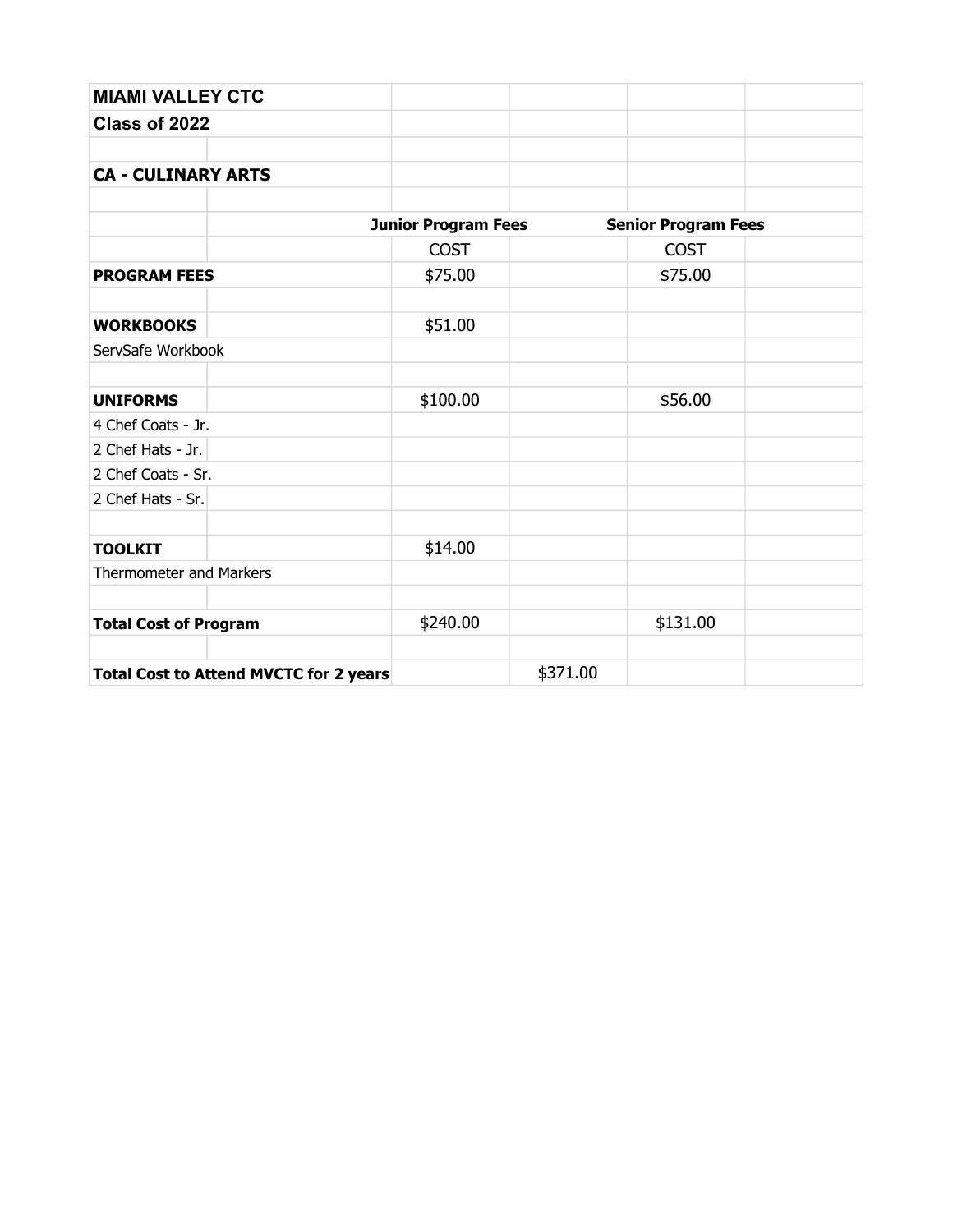| <b>MIAMI VALLEY CTC</b>                       |                            |          |                            |  |
|-----------------------------------------------|----------------------------|----------|----------------------------|--|
| Class of 2022                                 |                            |          |                            |  |
|                                               |                            |          |                            |  |
| <b>CC - CONSTRUCTION CARPENTRY</b>            |                            |          |                            |  |
|                                               |                            |          |                            |  |
|                                               | <b>Junior Program Fees</b> |          | <b>Senior Program Fees</b> |  |
|                                               | <b>COST</b>                |          | <b>COST</b>                |  |
| <b>PROGRAM FEES</b>                           | \$75.00                    |          | \$75.00                    |  |
|                                               |                            |          |                            |  |
| <b>WORKBOOKS</b>                              |                            |          |                            |  |
|                                               |                            |          |                            |  |
| <b>UNIFORMS</b>                               | \$27.00                    |          |                            |  |
| Carpentry Shirt                               |                            |          |                            |  |
|                                               |                            |          |                            |  |
| <b>TOOLKIT</b>                                | \$75.00                    |          |                            |  |
| 25 Foot Tape Measure                          |                            |          |                            |  |
| <b>Work Gloves</b>                            |                            |          |                            |  |
| Cloth Nail Apron                              |                            |          |                            |  |
|                                               |                            |          |                            |  |
| <b>Total Cost of Program</b>                  | \$177.00                   |          | \$75.00                    |  |
| <b>Total Cost to Attend MVCTC for 2 years</b> |                            | \$252.00 |                            |  |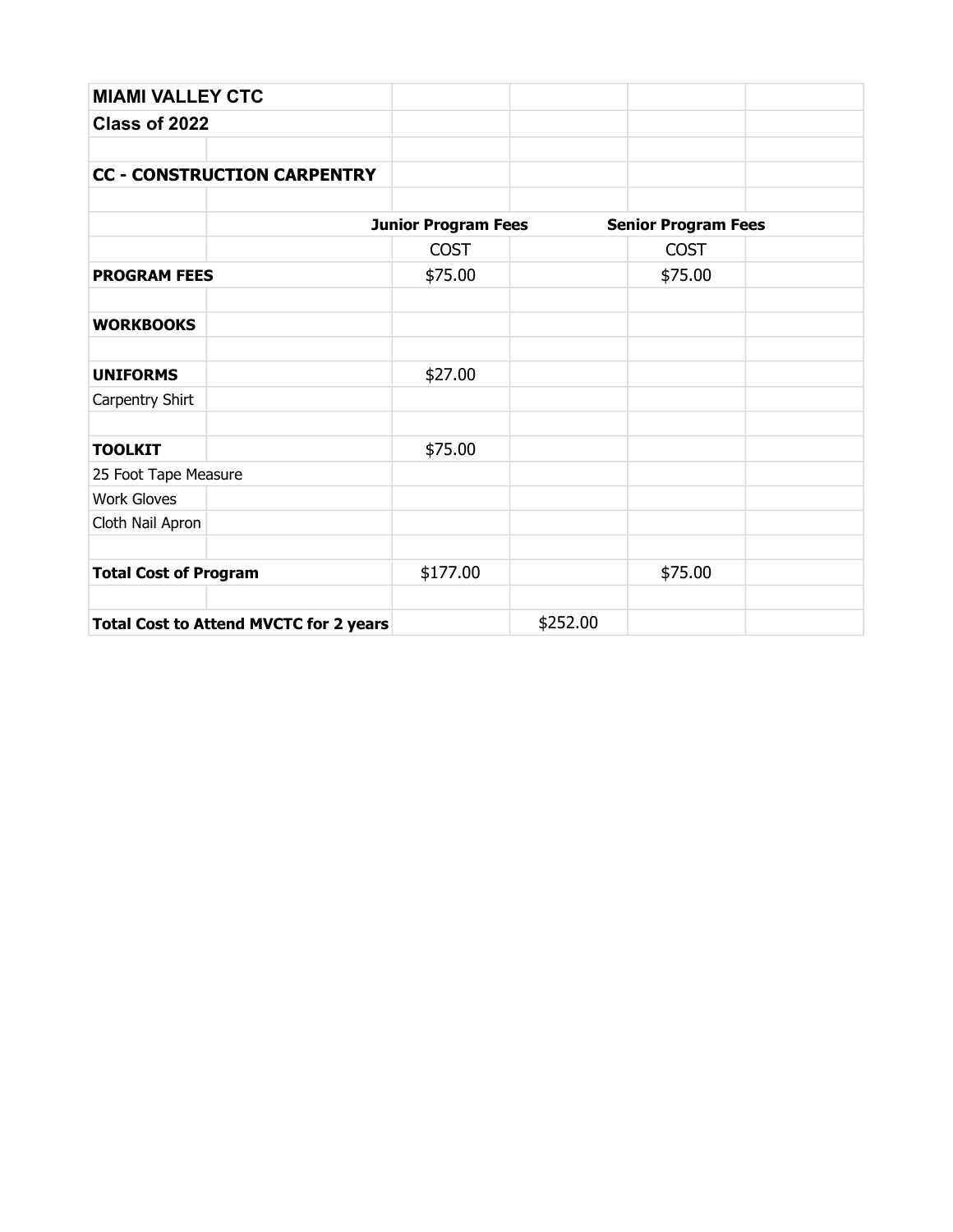| <b>MIAMI VALLEY CTC</b>                       |                            |          |                            |  |
|-----------------------------------------------|----------------------------|----------|----------------------------|--|
| Class of 2022                                 |                            |          |                            |  |
| <b>CJ - CRIMINAL JUSTICE</b>                  |                            |          |                            |  |
|                                               | <b>Junior Program Fees</b> |          | <b>Senior Program Fees</b> |  |
|                                               | <b>COST</b>                |          | <b>COST</b>                |  |
| <b>PROGRAM FEES</b>                           | \$75.00                    |          | \$75.00                    |  |
| <b>WORKBOOKS</b>                              | \$85.00                    |          | \$127.00                   |  |
| Ohio Revised Code - Jr.                       |                            |          |                            |  |
| APCO Dispatch Book - Sr.                      |                            |          |                            |  |
| ASP Book/Training Equipment - Sr.             |                            |          |                            |  |
| CPR Card - Sr.                                |                            |          |                            |  |
| <b>UNIFORMS</b>                               | \$266.00                   |          |                            |  |
| Program Uniform                               |                            |          |                            |  |
| <b>TOOLKIT</b>                                |                            |          |                            |  |
| <b>Total Cost of Program</b>                  | \$426.00                   |          | \$202.00                   |  |
| <b>Total Cost to Attend MVCTC for 2 years</b> |                            | \$628.00 |                            |  |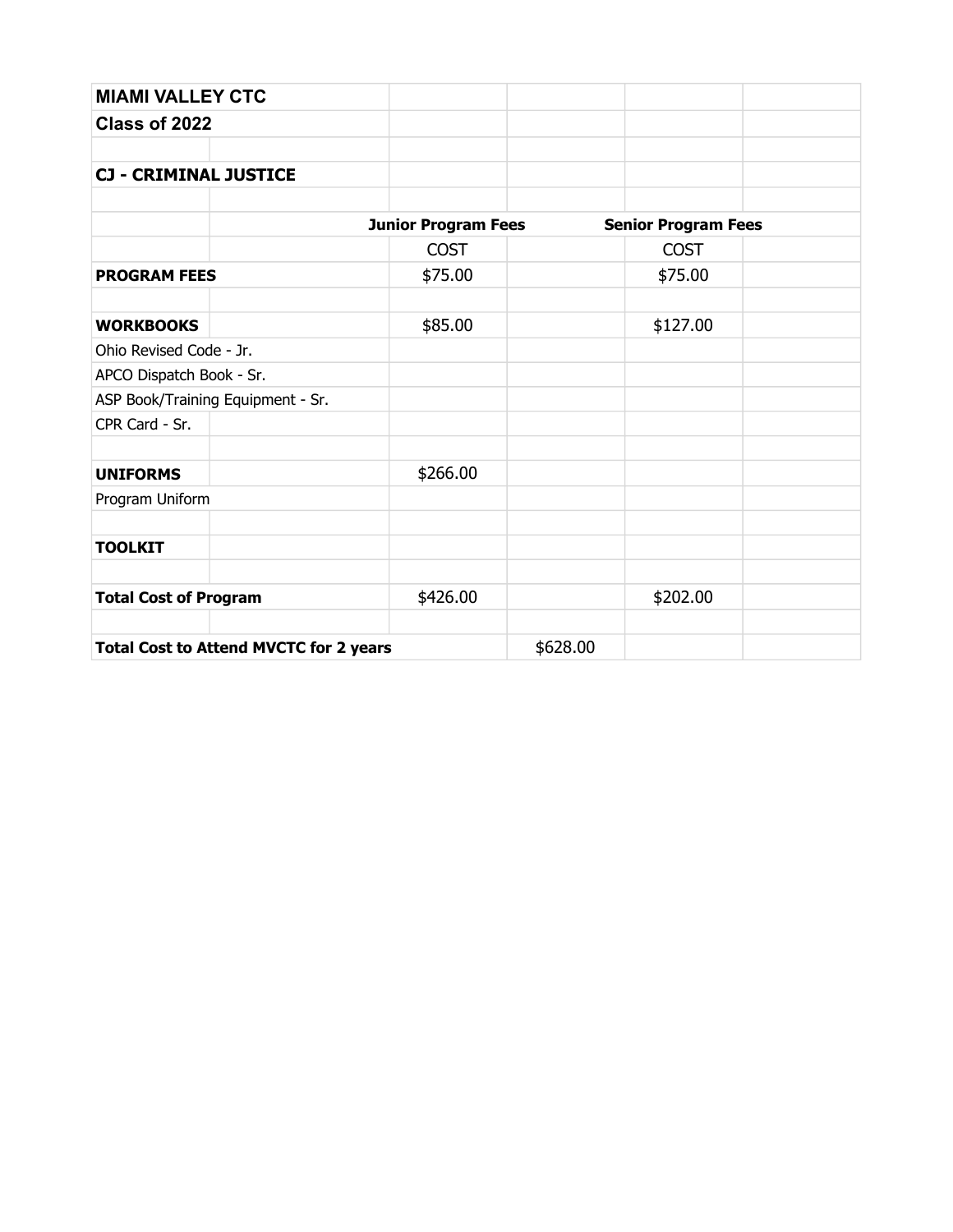| <b>MIAMI VALLEY CTC</b>                       |                                                      |          |                            |  |
|-----------------------------------------------|------------------------------------------------------|----------|----------------------------|--|
| Class of 2022                                 |                                                      |          |                            |  |
|                                               |                                                      |          |                            |  |
|                                               | <b>CN - COMPUTER NETWORKING &amp; CYBER SECURITY</b> |          |                            |  |
|                                               |                                                      |          |                            |  |
|                                               | <b>Junior Program Fees</b>                           |          | <b>Senior Program Fees</b> |  |
|                                               | <b>COST</b>                                          |          | <b>COST</b>                |  |
| <b>PROGRAM FEES</b>                           | \$75.00                                              |          | \$75.00                    |  |
| <b>WORKBOOKS</b>                              | \$28.00                                              |          |                            |  |
| <b>CCNA Portable Command Guide</b>            |                                                      |          |                            |  |
| <b>UNIFORMS</b>                               | \$26.00                                              |          | \$26.00                    |  |
| Uniform - Jr. & Sr.                           |                                                      |          |                            |  |
| <b>TOOLKIT</b>                                | \$71.00                                              |          |                            |  |
| Network Switch                                |                                                      |          |                            |  |
| Flash Drive                                   |                                                      |          |                            |  |
| <b>USB to Serial Console Cable</b>            |                                                      |          |                            |  |
| <b>Total Cost of Program</b>                  | \$200.00                                             |          | \$101.00                   |  |
| <b>Total Cost to Attend MVCTC for 2 years</b> |                                                      | \$301.00 |                            |  |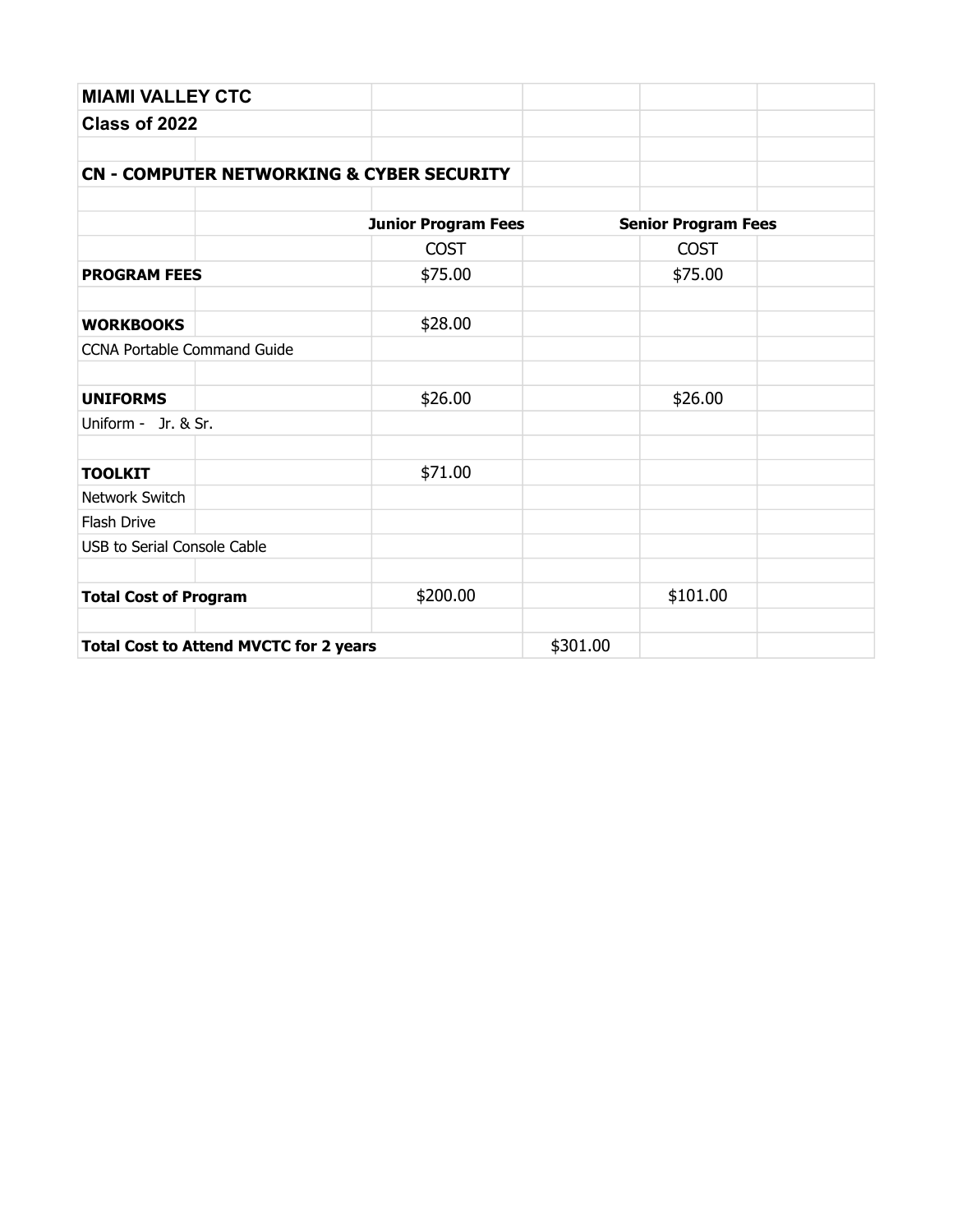| <b>MIAMI VALLEY CTC</b>                       |                            |                            |  |
|-----------------------------------------------|----------------------------|----------------------------|--|
| Class of 2022                                 |                            |                            |  |
|                                               |                            |                            |  |
| <b>CO - COSMETOLOGY</b>                       |                            |                            |  |
|                                               |                            |                            |  |
|                                               | <b>Junior Program Fees</b> | <b>Senior Program Fees</b> |  |
|                                               | <b>COST</b>                | <b>COST</b>                |  |
| <b>PROGRAM FEES</b>                           | \$75.00                    | \$75.00                    |  |
|                                               |                            |                            |  |
| <b>WORKBOOKS</b>                              | \$137.00                   | \$31.00                    |  |
| Milady Text Book & Exam Review - Jr.          |                            |                            |  |
| Milady Online Licensing - Sr.                 |                            |                            |  |
|                                               |                            |                            |  |
| <b>UNIFORMS</b>                               | \$12.00                    | \$13.00                    |  |
| T-Shirt                                       |                            |                            |  |
|                                               |                            |                            |  |
| <b>TOOLKIT</b>                                | \$297.00                   | \$248.00                   |  |
| Tool Kit - Jr. & Sr.                          |                            |                            |  |
| State Board Kit - Sr.                         |                            |                            |  |
|                                               |                            |                            |  |
| <b>Total Cost of Program</b>                  | \$521.00                   | \$367.00                   |  |
| <b>Total Cost to Attend MVCTC for 2 years</b> |                            | \$888.00                   |  |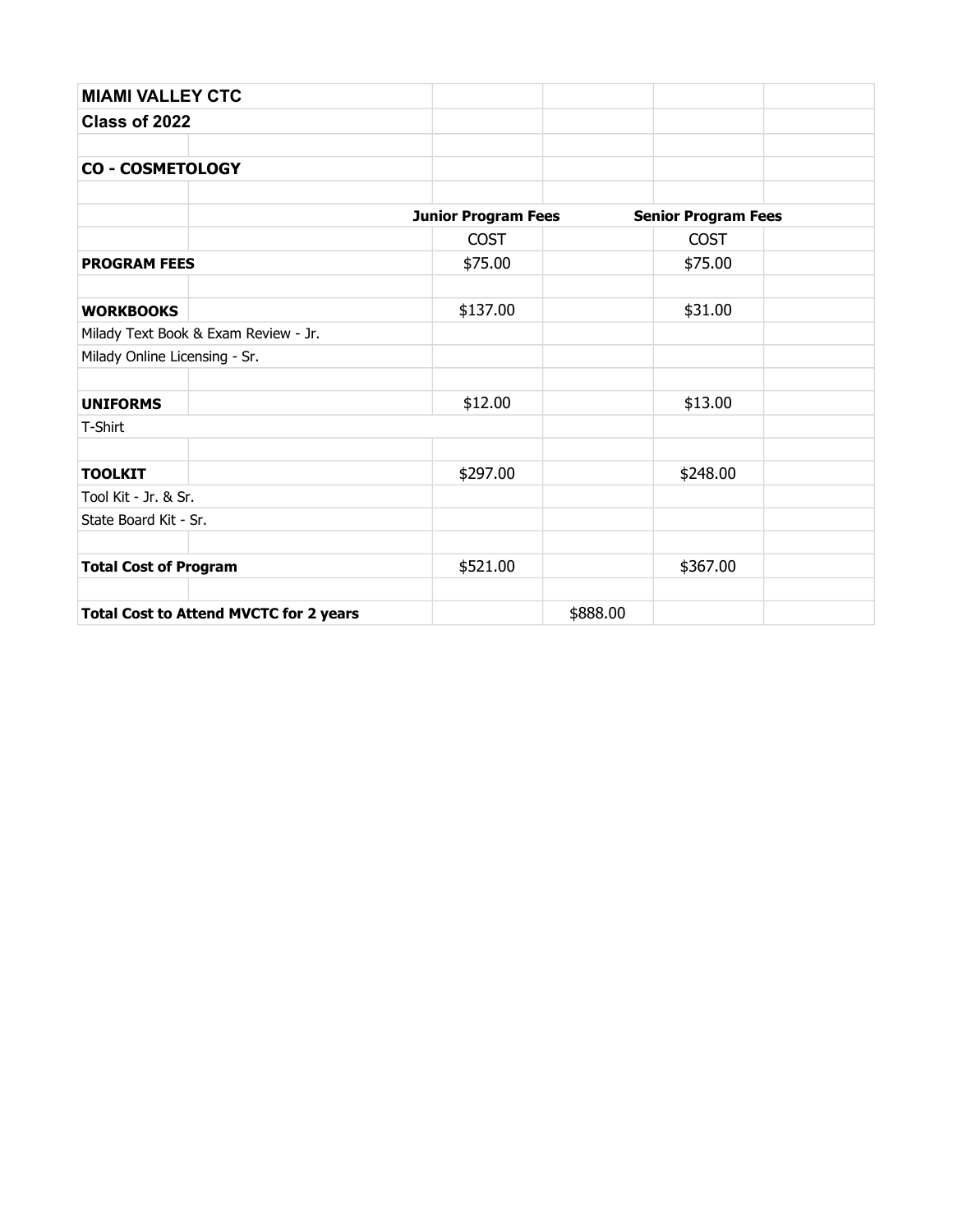| <b>MIAMI VALLEY CTC</b>                             |                            |          |                            |  |
|-----------------------------------------------------|----------------------------|----------|----------------------------|--|
| Class of 2022                                       |                            |          |                            |  |
|                                                     |                            |          |                            |  |
| <b>CR - COMPUTER REPAIR &amp; TECHNICAL SUPPORT</b> |                            |          |                            |  |
|                                                     |                            |          |                            |  |
|                                                     | <b>Junior Program Fees</b> |          | <b>Senior Program Fees</b> |  |
|                                                     | <b>COST</b>                |          | <b>COST</b>                |  |
| <b>PROGRAM FEES</b>                                 | \$75.00                    |          | \$75.00                    |  |
|                                                     |                            |          |                            |  |
| <b>WORKBOOKS</b>                                    |                            |          |                            |  |
| <b>UNIFORMS</b>                                     |                            |          |                            |  |
|                                                     |                            |          |                            |  |
| <b>TOOLKIT</b>                                      |                            |          |                            |  |
|                                                     |                            |          |                            |  |
| <b>Total Cost of Program</b>                        | \$75.00                    |          | \$75.00                    |  |
|                                                     |                            |          |                            |  |
| <b>Total Cost to Attend MVCTC for 2 Years</b>       |                            | \$150.00 |                            |  |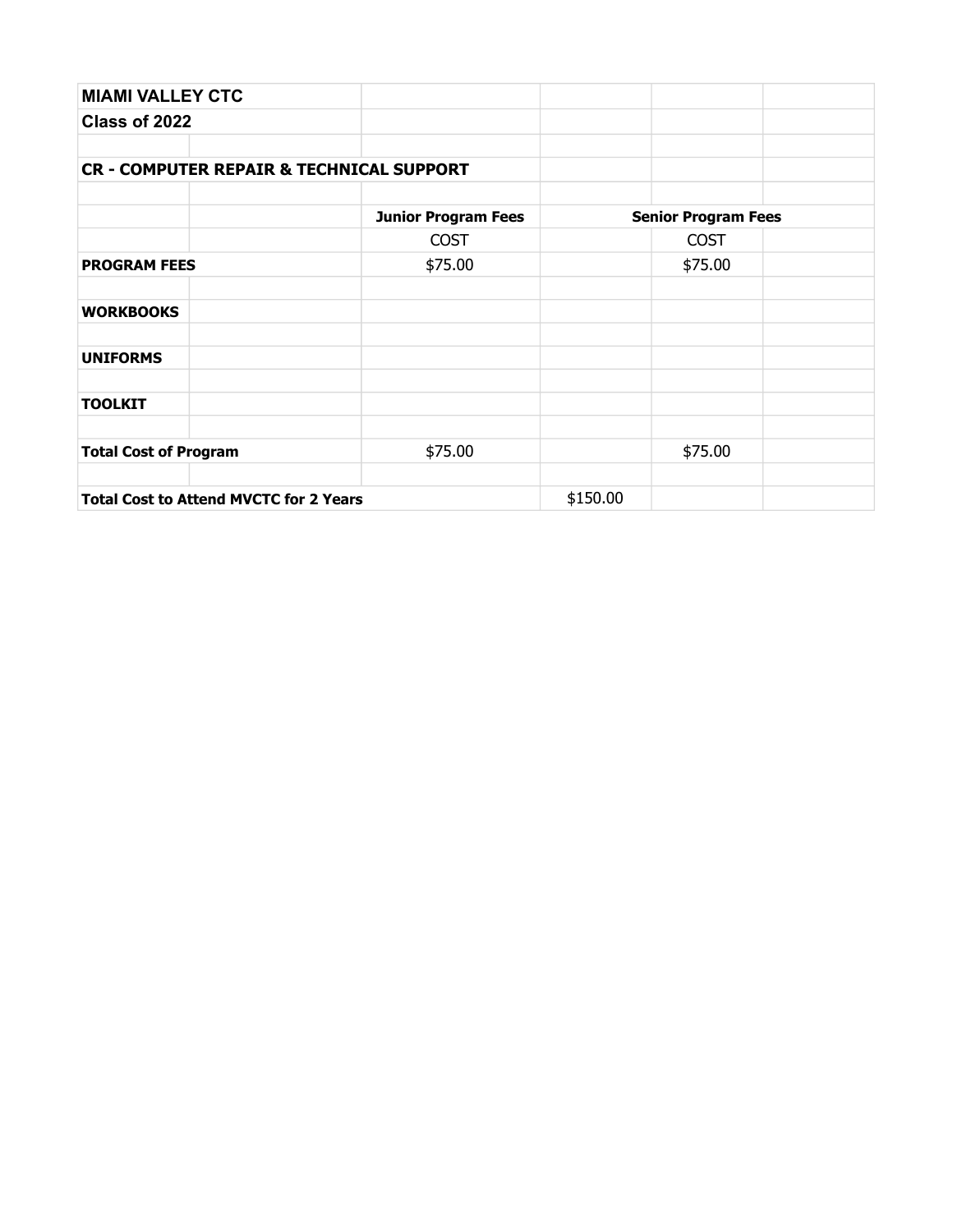| <b>MIAMI VALLEY CTC</b>                       |                            |          |                            |  |
|-----------------------------------------------|----------------------------|----------|----------------------------|--|
| Class of 2022                                 |                            |          |                            |  |
|                                               |                            |          |                            |  |
| <b>CW - COMPUTER CODING</b>                   |                            |          |                            |  |
|                                               |                            |          |                            |  |
|                                               | <b>Junior Program Fees</b> |          | <b>Senior Program Fees</b> |  |
|                                               | <b>COST</b>                |          | <b>COST</b>                |  |
| <b>PROGRAM FEES</b>                           | \$75.00                    |          | \$75.00                    |  |
| <b>WORKBOOKS</b>                              |                            |          |                            |  |
| <b>UNIFORMS</b>                               |                            |          |                            |  |
| <b>TOOLKIT</b>                                |                            |          |                            |  |
| Flash Drive, 64GB                             |                            |          |                            |  |
| <b>Total Cost of Program</b>                  | \$75.00                    |          | \$75.00                    |  |
| <b>Total Cost to Attend MVCTC for 2 Years</b> |                            | \$150.00 |                            |  |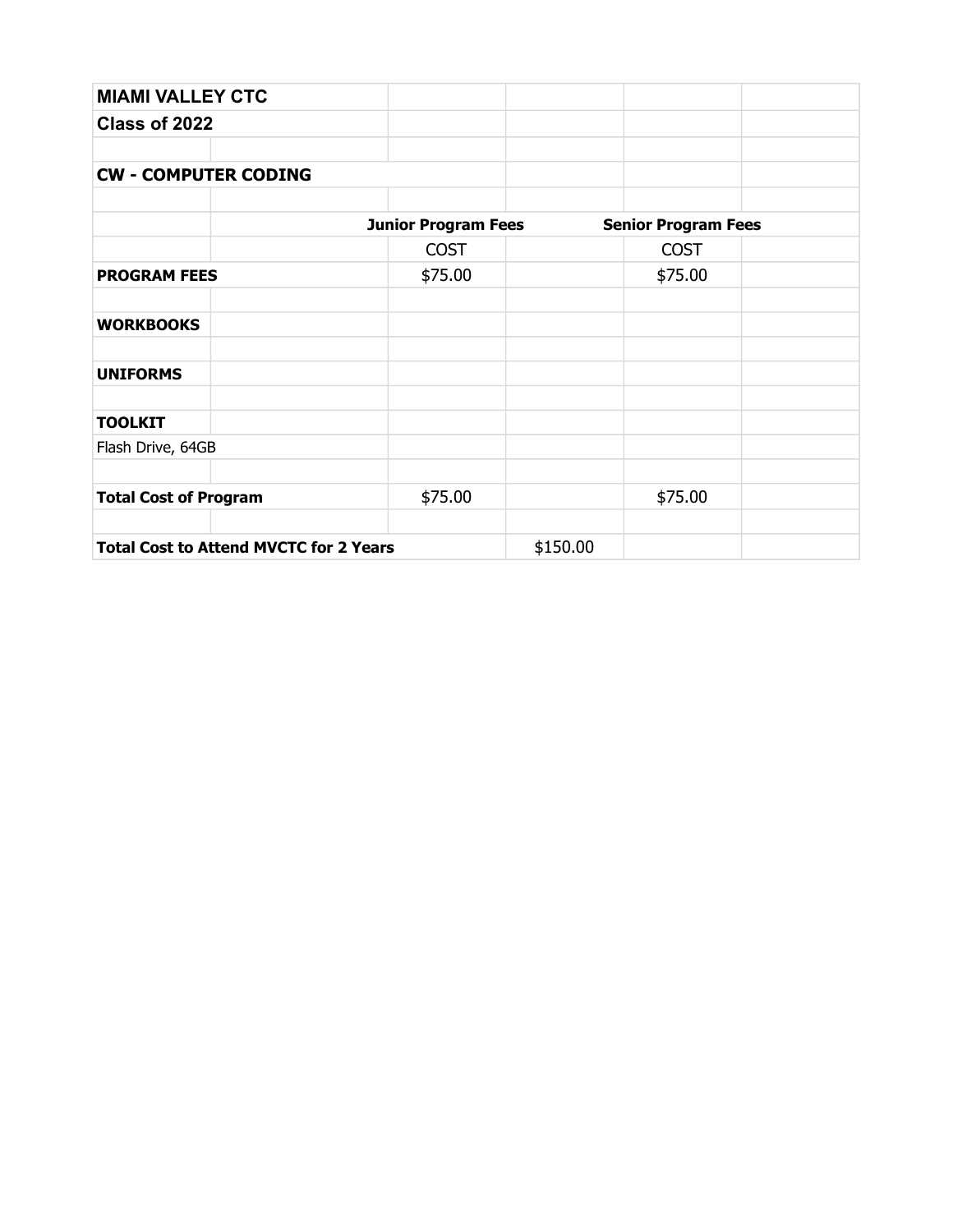| <b>MIAMI VALLEY CTC</b>                       |                            |          |                            |  |
|-----------------------------------------------|----------------------------|----------|----------------------------|--|
| Class of 2022                                 |                            |          |                            |  |
|                                               |                            |          |                            |  |
| <b>DA - DENTAL ASSISTANT</b>                  |                            |          |                            |  |
|                                               |                            |          |                            |  |
|                                               | <b>Junior Program Fees</b> |          | <b>Senior Program Fees</b> |  |
|                                               | <b>COST</b>                |          | <b>COST</b>                |  |
| <b>PROGRAM FEES</b>                           | \$75.00                    |          | \$75.00                    |  |
|                                               |                            |          |                            |  |
| <b>WORKBOOKS</b>                              | \$92.00                    |          |                            |  |
| Dental Terminology                            |                            |          |                            |  |
| <b>Dental Instruments</b>                     |                            |          |                            |  |
| <b>Dental Materials</b>                       |                            |          |                            |  |
|                                               |                            |          |                            |  |
| <b>UNIFORMS</b>                               |                            |          |                            |  |
|                                               |                            |          |                            |  |
| <b>TOOLKIT</b>                                | \$264.00                   |          |                            |  |
| Typodent; 32 Teeth, Henry Schein              |                            |          |                            |  |
|                                               |                            |          |                            |  |
| <b>Total Cost of Program</b>                  | \$431.00                   |          | \$75.00                    |  |
|                                               |                            |          |                            |  |
| <b>Total Cost to Attend MVCTC for 2 years</b> |                            | \$506.00 |                            |  |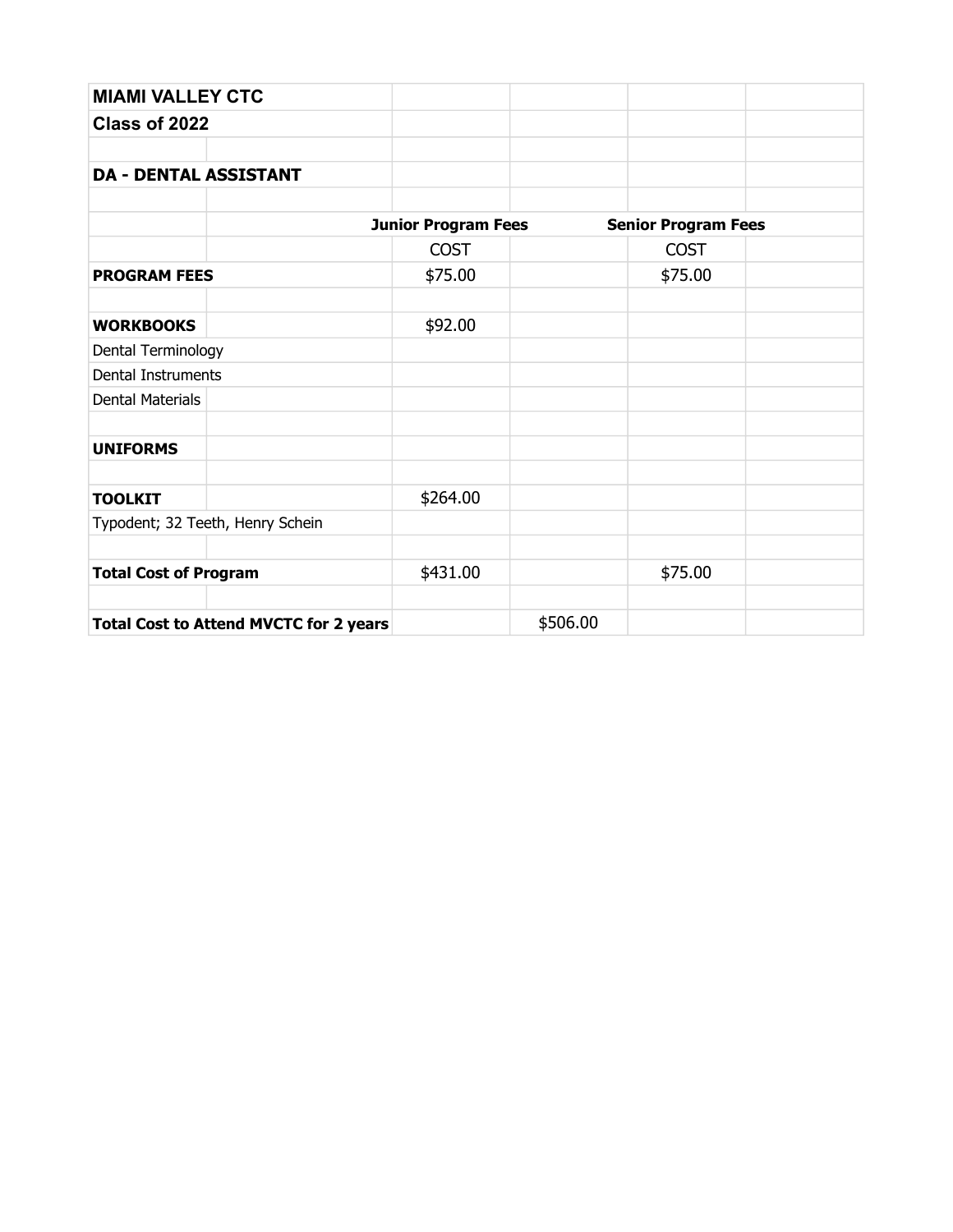| <b>MIAMI VALLEY CTC</b>      |                                               |                            |          |                            |  |
|------------------------------|-----------------------------------------------|----------------------------|----------|----------------------------|--|
| Class of 2022                |                                               |                            |          |                            |  |
|                              |                                               |                            |          |                            |  |
| <b>DD - DIGITAL DESIGN</b>   |                                               |                            |          |                            |  |
|                              |                                               |                            |          |                            |  |
|                              |                                               | <b>Junior Program Fees</b> |          | <b>Senior Program Fees</b> |  |
|                              |                                               | <b>COST</b>                |          | <b>COST</b>                |  |
| <b>PROGRAM FEES</b>          |                                               | \$75.00                    |          | \$75.00                    |  |
|                              |                                               |                            |          |                            |  |
|                              |                                               |                            |          |                            |  |
| <b>WORKBOOKS</b>             |                                               | \$30.00                    |          | \$55.00                    |  |
|                              | CIW Site Development Associate Software - Jr. |                            |          |                            |  |
|                              | CIW User Interface Designer Courseware - Sr.  |                            |          |                            |  |
|                              |                                               |                            |          |                            |  |
| <b>UNIFORMS</b>              |                                               |                            |          |                            |  |
|                              |                                               |                            |          |                            |  |
| <b>TOOLKIT</b>               |                                               |                            |          |                            |  |
|                              |                                               |                            |          |                            |  |
| <b>Total Cost of Program</b> |                                               | \$105.00                   |          | \$130.00                   |  |
|                              |                                               |                            |          |                            |  |
|                              | <b>Total Cost to Attend MVCTC for 2 years</b> |                            | \$235.00 |                            |  |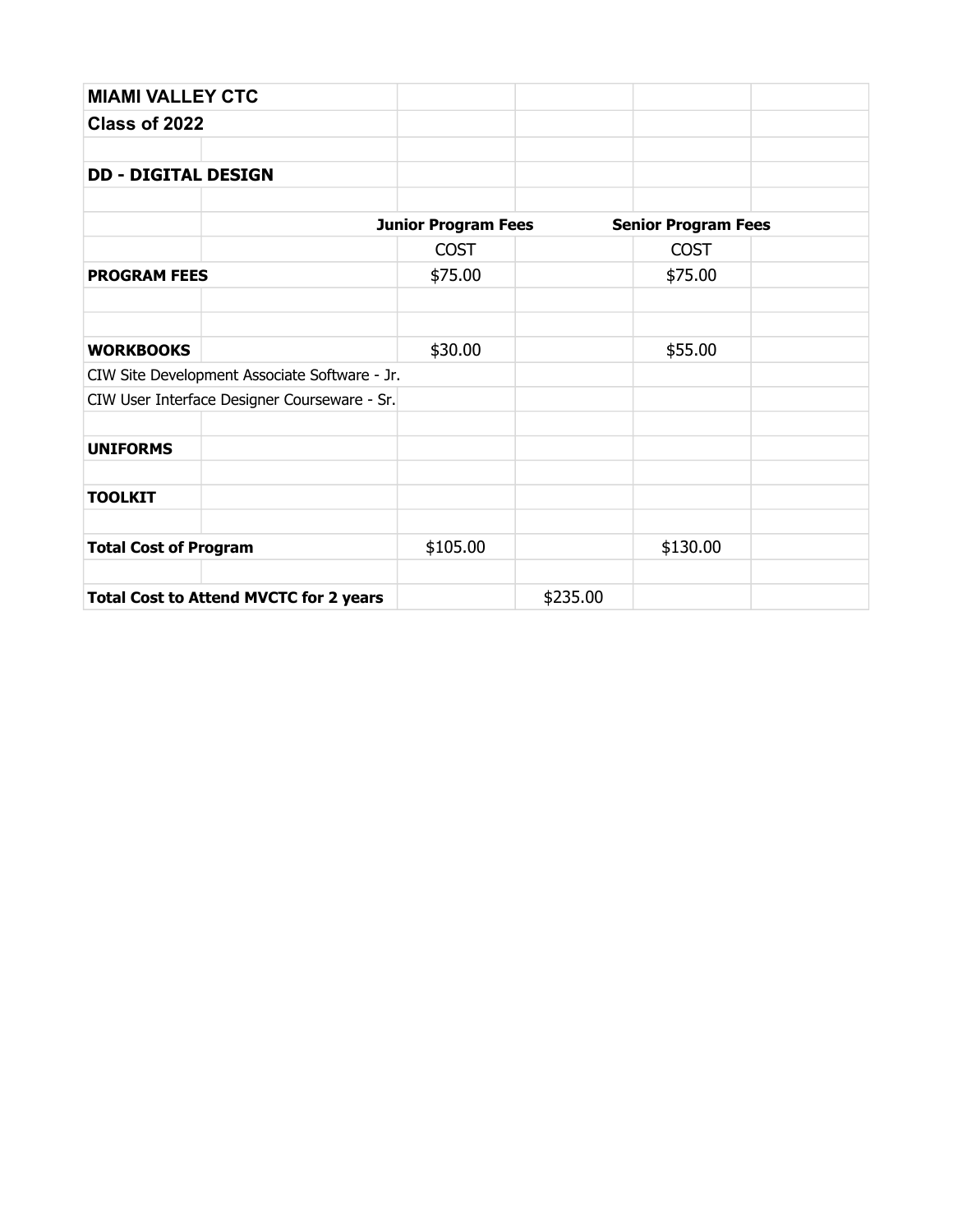| <b>MIAMI VALLEY CTC</b>                       |                            |          |                            |  |
|-----------------------------------------------|----------------------------|----------|----------------------------|--|
| Class of 2022                                 |                            |          |                            |  |
|                                               |                            |          |                            |  |
| DT - DIESEL POWER TECHNOLOGIES                |                            |          |                            |  |
|                                               |                            |          |                            |  |
|                                               | <b>Junior Program Fees</b> |          | <b>Senior Program Fees</b> |  |
|                                               | <b>COST</b>                |          | <b>COST</b>                |  |
| <b>PROGRAM FEES</b>                           | \$75.00                    |          | \$75.00                    |  |
| <b>WORKBOOKS</b>                              | \$60.00                    |          | \$65.00                    |  |
| Engines/Fuel Systems Student Guide - Jr.      |                            |          |                            |  |
| Power Trains Student Guide - Jr.              |                            |          |                            |  |
| Electrical/Electronics Student Guide - Sr.    |                            |          |                            |  |
| Hydraulics Student Guide - Sr.                |                            |          |                            |  |
|                                               |                            |          |                            |  |
| <b>UNIFORMS</b>                               | \$37.00                    |          | \$37.00                    |  |
| Short Sleeve Program Shirt - Jr. & Sr.        |                            |          |                            |  |
| Long Sleeve Program Shirt - Jr. & Sr.         |                            |          |                            |  |
| <b>TOOLKIT</b>                                |                            |          |                            |  |
| <b>District Owned Toolkit</b>                 |                            |          |                            |  |
|                                               |                            |          |                            |  |
| <b>Total Cost of Program</b>                  | \$172.00                   |          | \$177.00                   |  |
|                                               |                            |          |                            |  |
| <b>Total Cost to Attend MVCTC for 2 Years</b> |                            | \$349.00 |                            |  |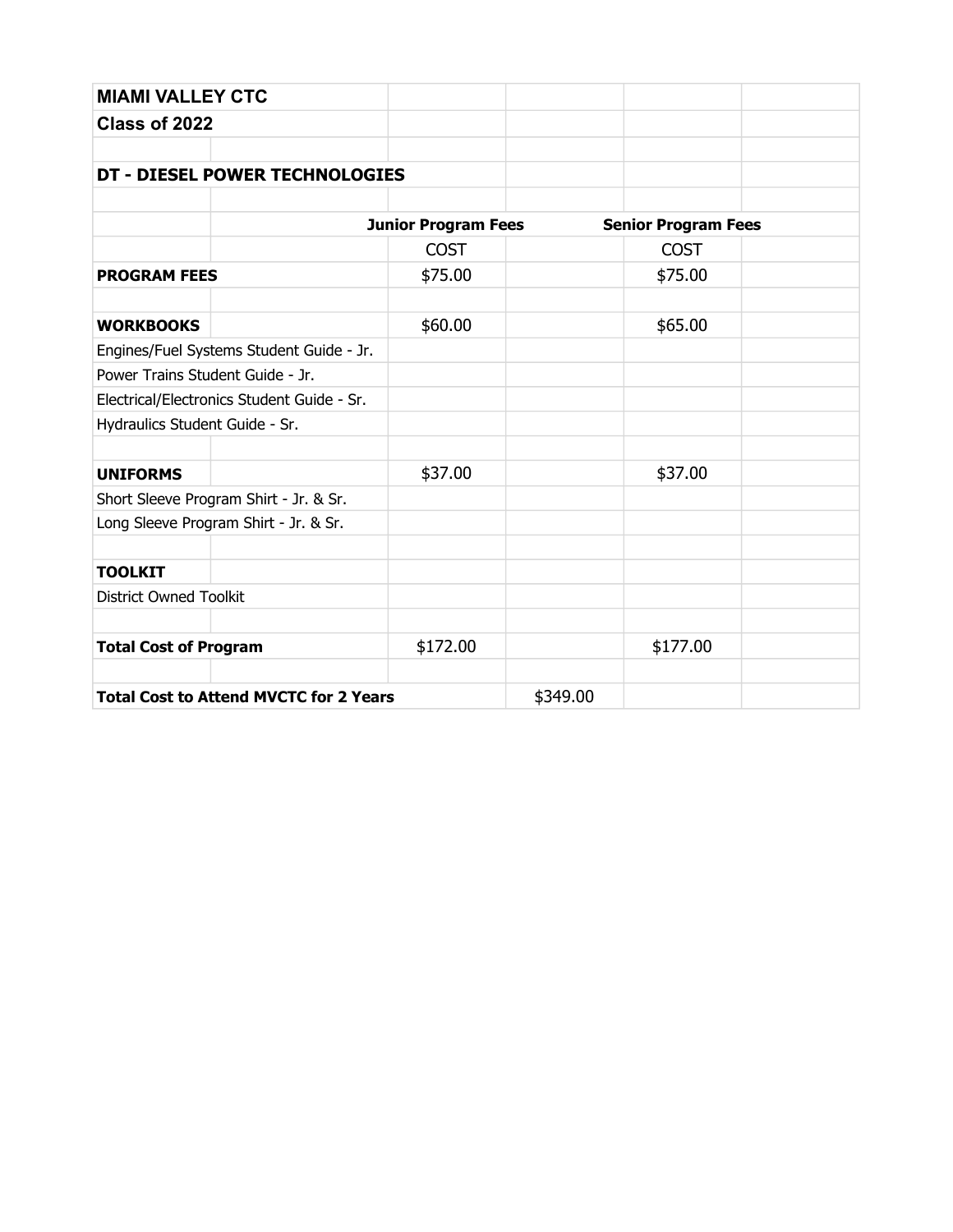| <b>MIAMI VALLEY CTC</b>                       |                            |          |                            |  |
|-----------------------------------------------|----------------------------|----------|----------------------------|--|
| Class of 2022                                 |                            |          |                            |  |
|                                               |                            |          |                            |  |
| <b>EC - EARLY CHILDHOOD EDUCATION</b>         |                            |          |                            |  |
|                                               | <b>Junior Program Fees</b> |          | <b>Senior Program Fees</b> |  |
|                                               | <b>COST</b>                |          | <b>COST</b>                |  |
| <b>PROGRAM FEES</b>                           | \$75.00                    |          | \$75.00                    |  |
| <b>WORKBOOKS</b>                              |                            |          |                            |  |
| <b>UNIFORMS</b>                               | \$99.00                    |          |                            |  |
| 5 T-shirts                                    |                            |          |                            |  |
| 1 Sweatshirt                                  |                            |          |                            |  |
| 1 Jacket                                      |                            |          |                            |  |
| <b>TOOLKIT</b>                                | \$113.00                   |          |                            |  |
| Background Check Kit - Jr.                    |                            |          |                            |  |
| <b>Total Cost of Program</b>                  | \$287.00                   |          | \$75.00                    |  |
| <b>Total Cost to Attend MVCTC for 2 years</b> |                            | \$362.00 |                            |  |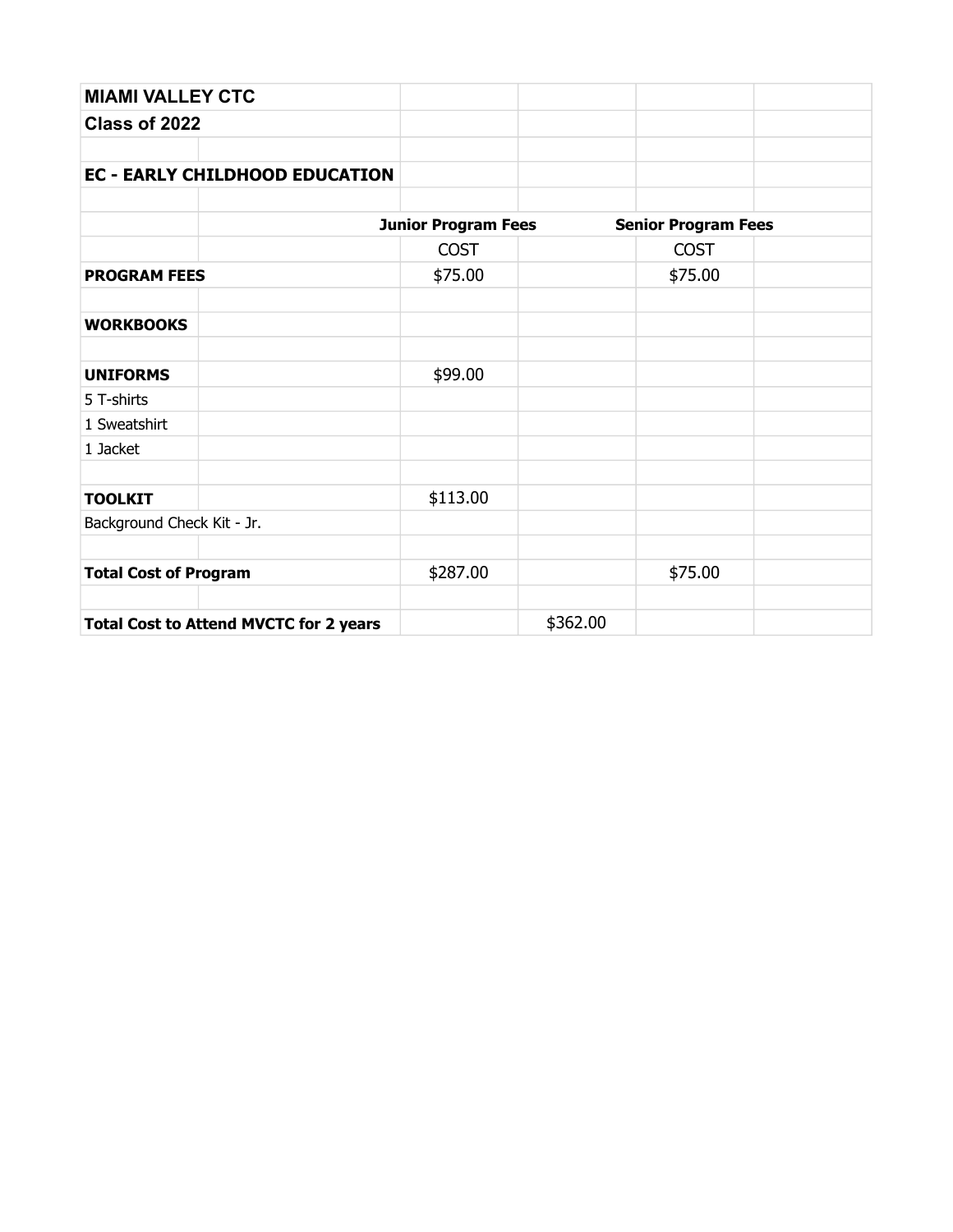| <b>MIAMI VALLEY CTC</b>                       |                            |          |                            |  |  |
|-----------------------------------------------|----------------------------|----------|----------------------------|--|--|
| Class of 2022                                 |                            |          |                            |  |  |
|                                               |                            |          |                            |  |  |
| <b>ET - ELECTRICAL TRADES</b>                 |                            |          |                            |  |  |
|                                               |                            |          |                            |  |  |
|                                               | <b>Junior Program Fees</b> |          | <b>Senior Program Fees</b> |  |  |
|                                               | <b>COST</b>                |          | <b>COST</b>                |  |  |
| <b>PROGRAM FEES</b>                           | \$75.00                    |          | \$75.00                    |  |  |
| <b>WORKBOOKS</b>                              |                            |          |                            |  |  |
| <b>UNIFORMS</b>                               | \$34.00                    |          |                            |  |  |
| 1 Short Sleeve Shirt                          |                            |          |                            |  |  |
| <b>TOOLKIT</b>                                |                            |          |                            |  |  |
| <b>District Owned Toolkit</b>                 |                            |          |                            |  |  |
| <b>Total Cost of Program</b>                  | \$109.00                   |          | \$75.00                    |  |  |
| <b>Total Cost to Attend MVCTC for 2 years</b> |                            | \$184.00 |                            |  |  |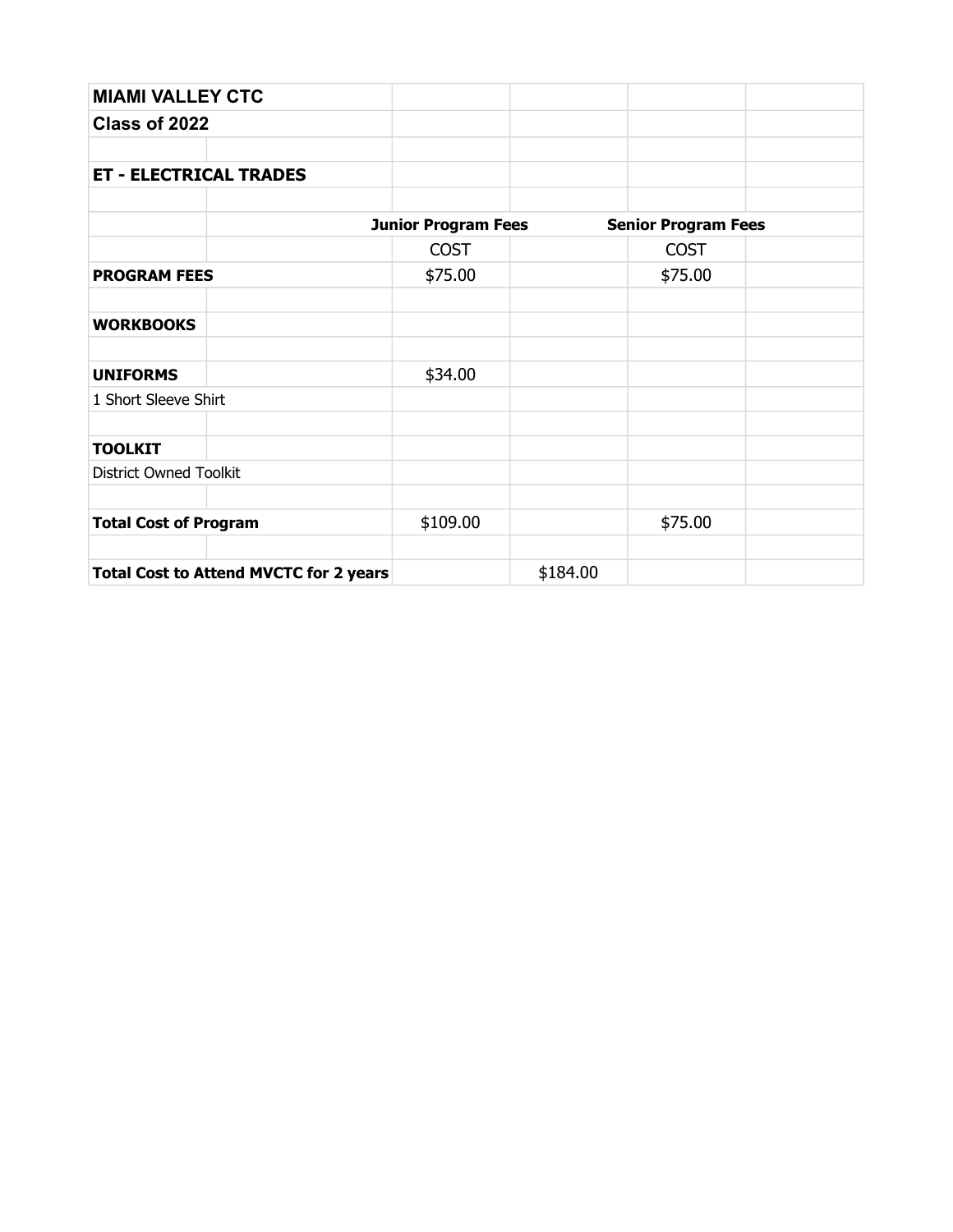| <b>MIAMI VALLEY CTC</b>                       |                            |          |                            |
|-----------------------------------------------|----------------------------|----------|----------------------------|
| Class of 2022                                 |                            |          |                            |
|                                               |                            |          |                            |
| FE - FIREFIGHTER/EMS                          |                            |          |                            |
|                                               | <b>Junior Program Fees</b> |          | <b>Senior Program Fees</b> |
|                                               | <b>COST</b>                |          | <b>COST</b>                |
| <b>PROGRAM FEES</b>                           | \$75.00                    |          | \$75.00                    |
|                                               |                            |          |                            |
| <b>WORKBOOKS</b>                              | \$38.00                    |          |                            |
| IFSTA Essentials Workbook - Jr.               |                            |          |                            |
| <b>UNIFORMS</b>                               | \$278.00                   |          |                            |
| Program Uniform                               |                            |          |                            |
| <b>TOOLKIT</b>                                | \$111.00                   |          |                            |
| Fire Gloves                                   |                            |          |                            |
| Nomex Firefighting Hood                       |                            |          |                            |
| <b>Total Cost of Program</b>                  | \$502.00                   |          | \$75.00                    |
| <b>Total Cost to Attend MVCTC for 2 years</b> |                            | \$577.00 |                            |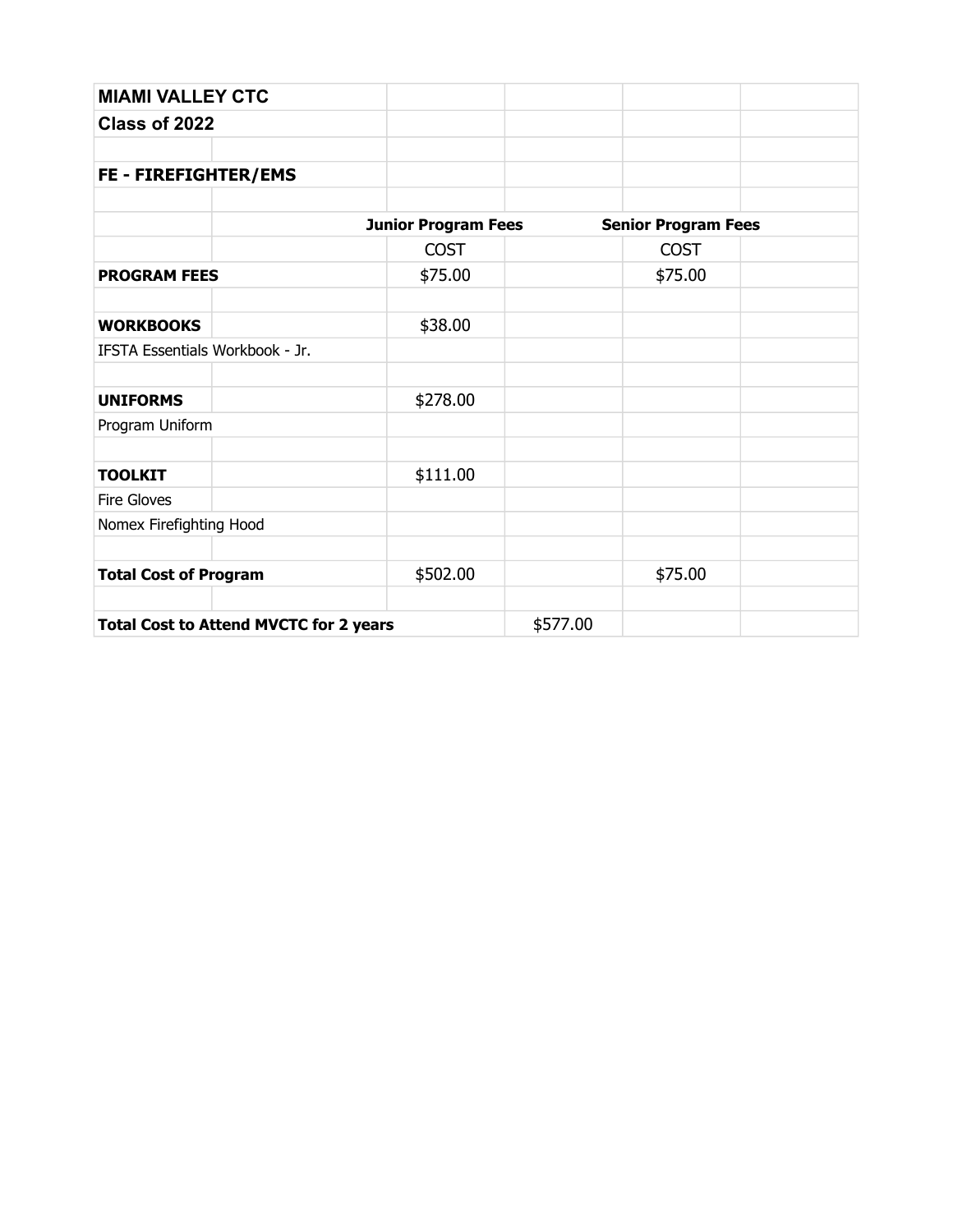| <b>MIAMI VALLEY CTC</b>                       |                            |          |                            |  |
|-----------------------------------------------|----------------------------|----------|----------------------------|--|
| Class of 2022                                 |                            |          |                            |  |
|                                               |                            |          |                            |  |
| <b>GA - GRAPHIC COMMERCIAL ART</b>            |                            |          |                            |  |
|                                               |                            |          |                            |  |
|                                               | <b>Junior Program Fees</b> |          | <b>Senior Program Fees</b> |  |
|                                               | <b>COST</b>                |          | <b>COST</b>                |  |
| <b>PROGRAM FEES</b>                           | \$75.00                    |          | \$75.00                    |  |
|                                               |                            |          |                            |  |
| <b>WORKBOOKS</b>                              |                            |          |                            |  |
|                                               |                            |          |                            |  |
| <b>UNIFORMS</b>                               |                            |          |                            |  |
|                                               |                            |          |                            |  |
| <b>TOOLKIT</b>                                | \$236.00                   |          | \$66.00                    |  |
| <b>Toolkit and Supplies</b>                   |                            |          |                            |  |
|                                               |                            |          |                            |  |
| <b>Total Cost of Program</b>                  | \$311.00                   |          | \$141.00                   |  |
|                                               |                            |          |                            |  |
| <b>Total Cost to Attend MVCTC for 2 Years</b> |                            | \$452.00 |                            |  |
|                                               |                            |          |                            |  |
|                                               |                            |          |                            |  |
| updated 4/14/21 per Lauren Roeth              |                            |          |                            |  |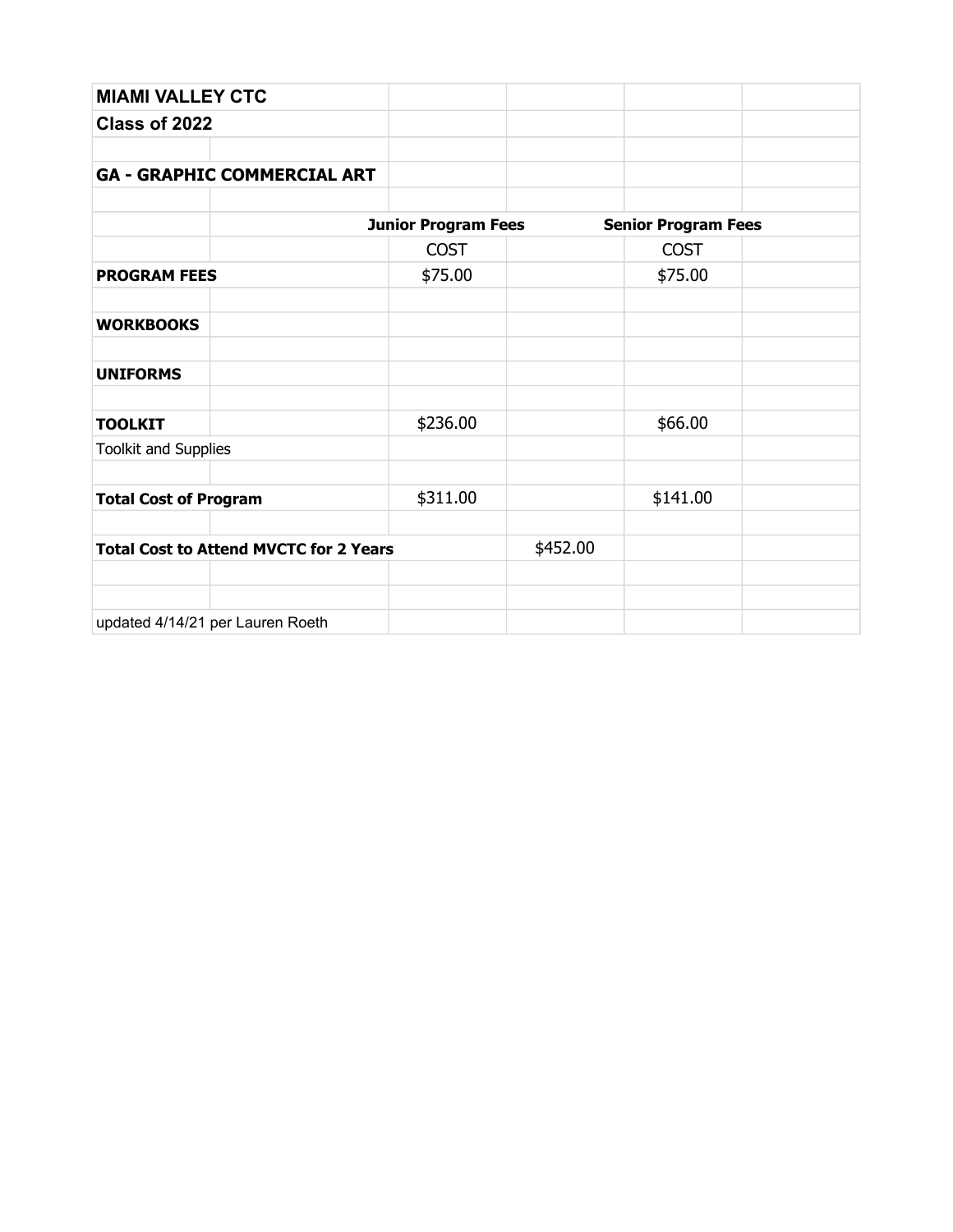| <b>MIAMI VALLEY CTC</b>                       |                            |          |                            |  |
|-----------------------------------------------|----------------------------|----------|----------------------------|--|
| Class of 2022                                 |                            |          |                            |  |
|                                               |                            |          |                            |  |
| <b>GP - GRAPHIC COMMERCIAL PHOTOGRAPHY</b>    |                            |          |                            |  |
|                                               |                            |          |                            |  |
|                                               | <b>Junior Program Fees</b> |          | <b>Senior Program Fees</b> |  |
|                                               | <b>COST</b>                |          | <b>COST</b>                |  |
| <b>PROGRAM FEES</b>                           | \$75.00                    |          | \$75.00                    |  |
|                                               |                            |          |                            |  |
| <b>WORKBOOKS</b>                              |                            |          |                            |  |
| <b>TOOL KIT</b>                               | \$86.00                    |          |                            |  |
| Tool Kit and Supplies                         |                            |          |                            |  |
| <b>UNIFORM</b>                                |                            |          |                            |  |
|                                               |                            |          |                            |  |
| <b>Total Cost of Program</b>                  | \$161.00                   |          | \$75.00                    |  |
|                                               |                            |          |                            |  |
| <b>Total Cost to Attend MVCTC for 2 Years</b> |                            | \$236.00 |                            |  |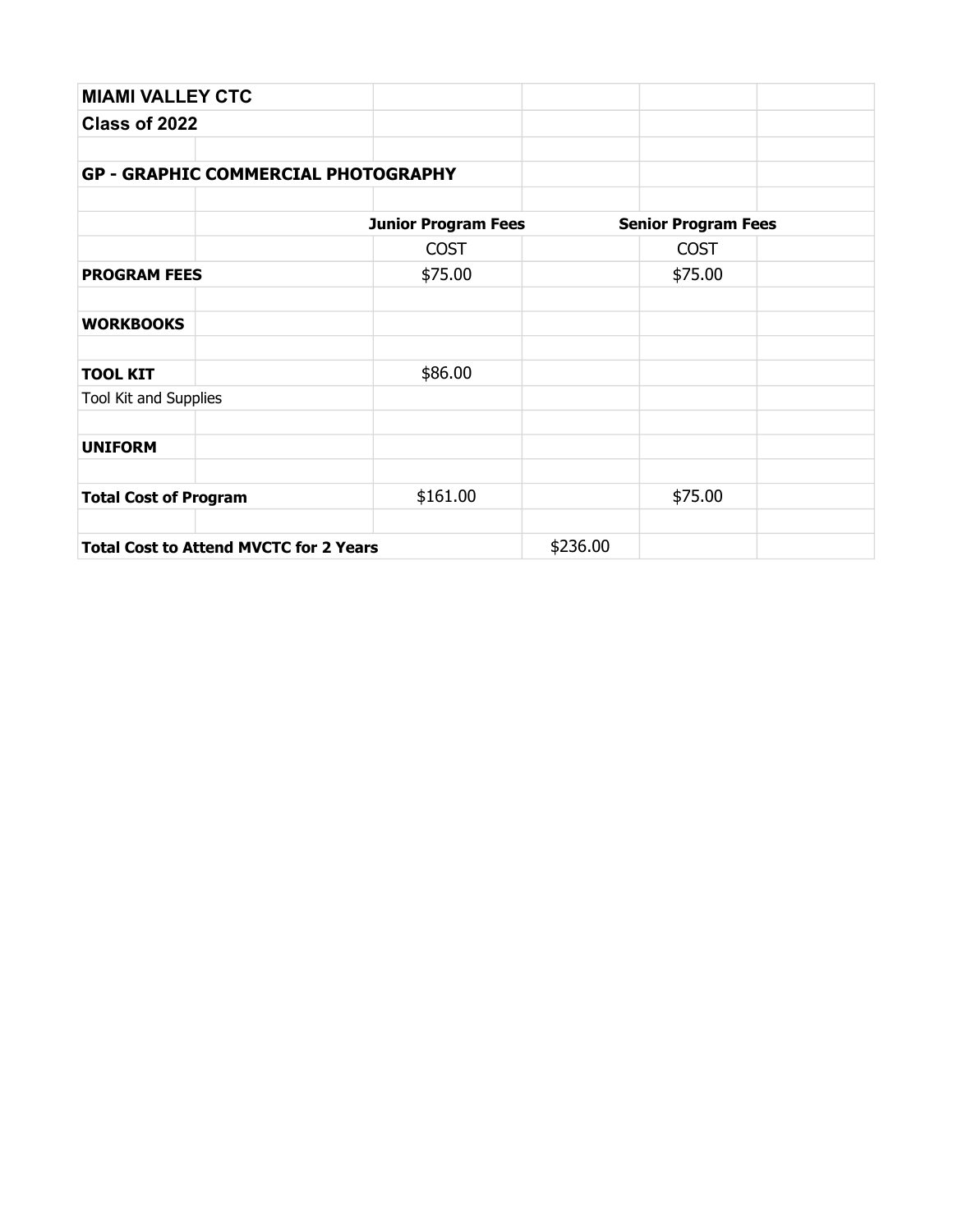| <b>MIAMI VALLEY CTC</b>                       |                            |          |                            |  |
|-----------------------------------------------|----------------------------|----------|----------------------------|--|
| Class of 2022                                 |                            |          |                            |  |
|                                               |                            |          |                            |  |
| <b>HC - HEALTH OCCUPATIONS</b>                |                            |          |                            |  |
|                                               |                            |          |                            |  |
|                                               | <b>Junior Program Fees</b> |          | <b>Senior Program Fees</b> |  |
|                                               | <b>COST</b>                |          | <b>COST</b>                |  |
| <b>PROGRAM FEES</b>                           | \$75.00                    |          | \$75.00                    |  |
| <b>WORKBOOKS</b>                              | \$108.00                   |          | \$115.00                   |  |
| Dean Vaughn Workbook - Jr.                    |                            |          |                            |  |
| Mosby's NA Textbook/Workbook - Jr.            |                            |          |                            |  |
| Turley's Medical Language Workbook - Sr.      |                            |          |                            |  |
|                                               |                            |          |                            |  |
| <b>UNIFORMS</b>                               | \$41.00                    |          |                            |  |
| 1 Fleece Jacket                               |                            |          |                            |  |
|                                               |                            |          |                            |  |
| <b>TOOLKIT</b>                                | \$71.00                    |          |                            |  |
| Physical Assessment Kit                       |                            |          |                            |  |
| <b>CPR Pocket Resuscitator</b>                |                            |          |                            |  |
| Pocket Nurse Pt Admission Kit                 |                            |          |                            |  |
| <b>Total Cost of Program</b>                  | \$295.00                   |          | \$190.00                   |  |
| <b>Total Cost to Attend MVCTC for 2 Years</b> |                            | \$485.00 |                            |  |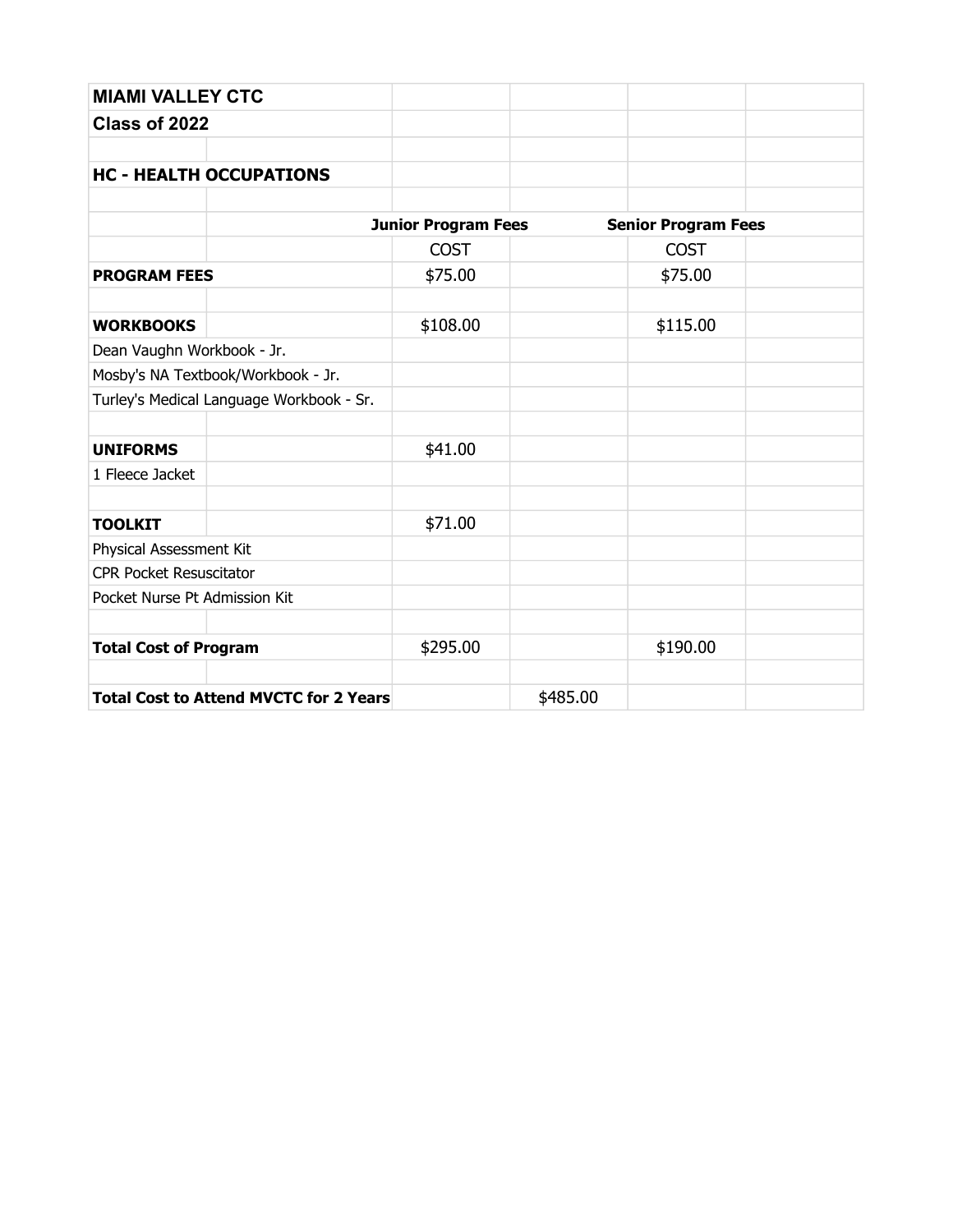| <b>MIAMI VALLEY CTC</b>                       |                            |          |                            |  |
|-----------------------------------------------|----------------------------|----------|----------------------------|--|
| Class of 2022                                 |                            |          |                            |  |
|                                               |                            |          |                            |  |
| <b>HE - HEAVY EQUIPMENT OPERATOR</b>          |                            |          |                            |  |
|                                               |                            |          |                            |  |
|                                               | <b>Junior Program Fees</b> |          | <b>Senior Program Fees</b> |  |
|                                               | <b>COST</b>                |          | <b>COST</b>                |  |
| <b>PROGRAM FEES</b>                           | \$75.00                    |          | \$75.00                    |  |
|                                               |                            |          |                            |  |
| <b>WORKBOOKS</b>                              | \$10.00                    |          |                            |  |
| Construction OSHA Registration                |                            |          |                            |  |
|                                               |                            |          |                            |  |
| <b>UNIFORMS</b>                               | \$114.00                   |          |                            |  |
| 3 Hi-Viz T-Shirts                             |                            |          |                            |  |
| 2 Long Sleeve Shirts, Khaki                   |                            |          |                            |  |
|                                               |                            |          |                            |  |
| <b>TOOLKIT</b>                                | \$99.00                    |          | \$84.00                    |  |
| Hard Hat - Jr.                                |                            |          |                            |  |
| Safety Glasses - Jr. & Sr.                    |                            |          |                            |  |
| Rubber Boots - Jr. & Sr.                      |                            |          |                            |  |
|                                               |                            |          |                            |  |
| <b>Total Cost of Program</b>                  | \$298.00                   |          | \$159.00                   |  |
|                                               |                            |          |                            |  |
| <b>Total Cost to Attend MVCTC for 2 Years</b> |                            | \$457.00 |                            |  |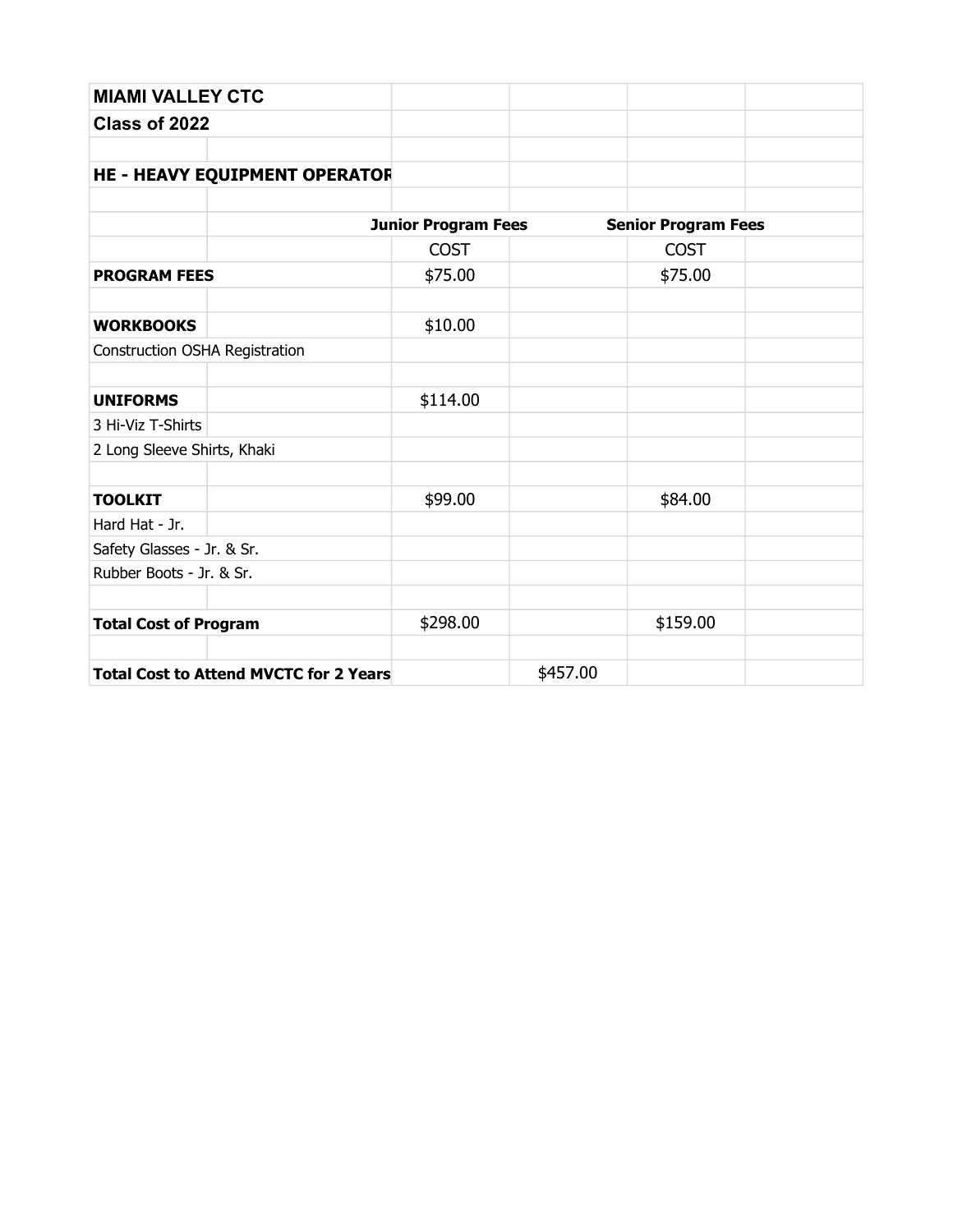| <b>MIAMI VALLEY CTC</b>                       |                            |          |                            |  |
|-----------------------------------------------|----------------------------|----------|----------------------------|--|
| Class of 2022                                 |                            |          |                            |  |
|                                               |                            |          |                            |  |
| <b>HS - HOSPITALITY SERVICES</b>              |                            |          |                            |  |
|                                               |                            |          |                            |  |
|                                               | <b>Junior Program Fees</b> |          | <b>Senior Program Fees</b> |  |
|                                               | <b>COST</b>                |          | <b>COST</b>                |  |
| <b>PROGRAM FEES</b>                           | \$75.00                    |          | \$75.00                    |  |
|                                               |                            |          |                            |  |
| <b>WORKBOOKS</b>                              | \$14.00                    |          |                            |  |
| ServSafe Food Handler's Book/Assessment       |                            |          |                            |  |
|                                               |                            |          |                            |  |
| <b>UNIFORMS</b>                               | \$190.00                   |          |                            |  |
| 4 Scrub Pants - Jr.                           |                            |          |                            |  |
| 4 Polo Shirts - Jr.                           |                            |          |                            |  |
| 1 Cotton Chef's Cap - Jr.                     |                            |          |                            |  |
|                                               |                            |          |                            |  |
| <b>TOOLKIT</b>                                |                            |          |                            |  |
|                                               |                            |          |                            |  |
| <b>Total Cost of Program</b>                  | \$279.00                   |          | \$75.00                    |  |
|                                               |                            |          |                            |  |
| <b>Total Cost to Attend MVCTC for 2 Years</b> |                            | \$354.00 |                            |  |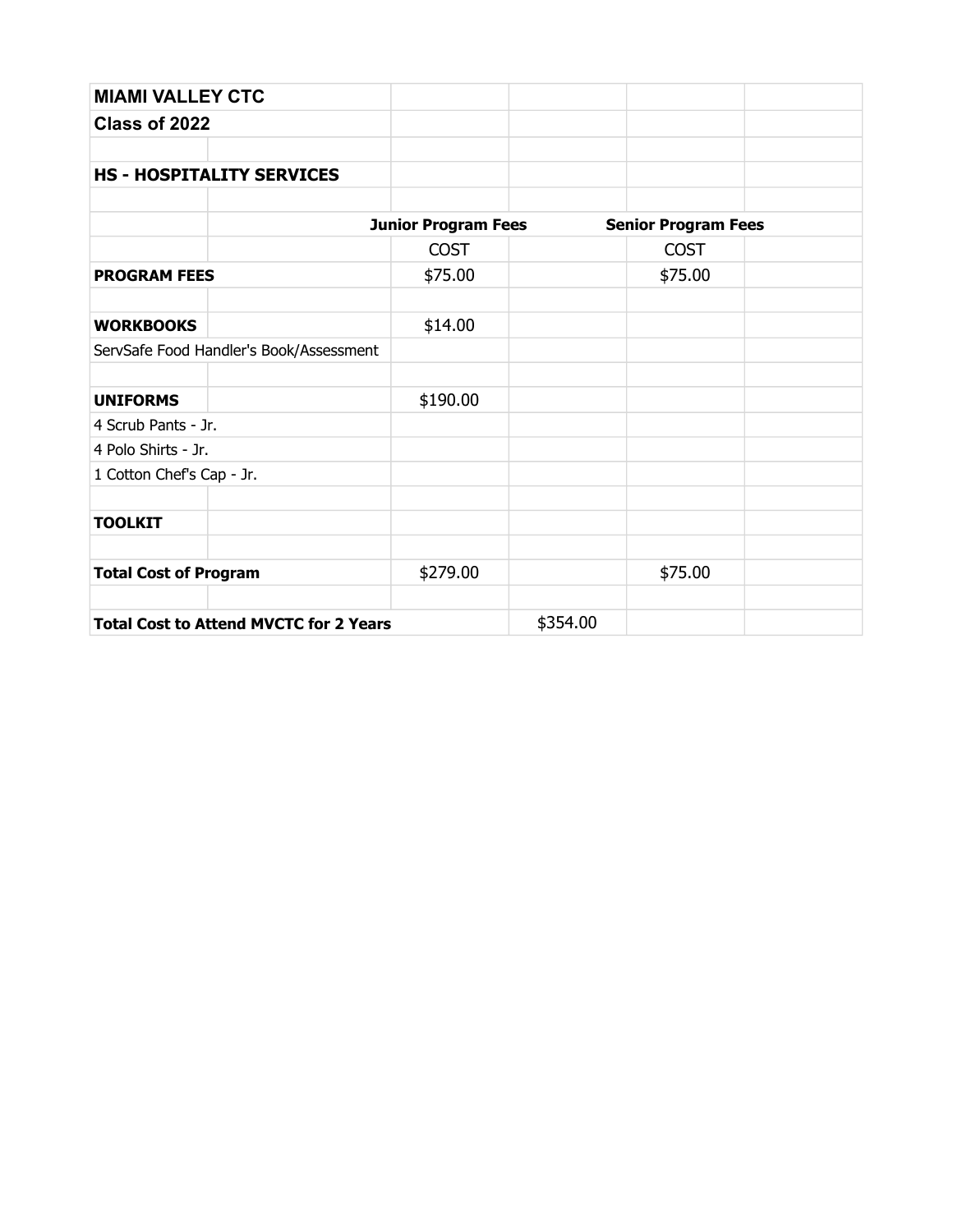| <b>MIAMI VALLEY CTC</b>                         |                            |          |                            |  |
|-------------------------------------------------|----------------------------|----------|----------------------------|--|
| Class of 2022                                   |                            |          |                            |  |
|                                                 |                            |          |                            |  |
| HV - HEATING, VENTILATION, AND AIR CONDITIONING |                            |          |                            |  |
|                                                 |                            |          |                            |  |
|                                                 | <b>Junior Program Fees</b> |          | <b>Senior Program Fees</b> |  |
|                                                 | <b>COST</b>                |          | <b>COST</b>                |  |
| <b>PROGRAM FEES</b>                             | \$75.00                    |          | \$75.00                    |  |
|                                                 |                            |          |                            |  |
| <b>WORKBOOKS</b>                                |                            |          |                            |  |
|                                                 |                            |          |                            |  |
| <b>UNIFORMS</b>                                 | \$61.00                    |          |                            |  |
| 1 Long Sleeve Shirt                             |                            |          |                            |  |
| 1 Short Sleeve Shirt                            |                            |          |                            |  |
|                                                 |                            |          |                            |  |
| <b>TOOLKIT</b>                                  | \$38.00                    |          |                            |  |
| Safety Gloves                                   |                            |          |                            |  |
| Safety Glasses                                  |                            |          |                            |  |
|                                                 |                            |          |                            |  |
| <b>Total Cost of Program</b>                    | \$174.00                   |          | \$75.00                    |  |
|                                                 |                            |          |                            |  |
| <b>Total Cost to Attend MVCTC for 2 years</b>   |                            | \$249.00 |                            |  |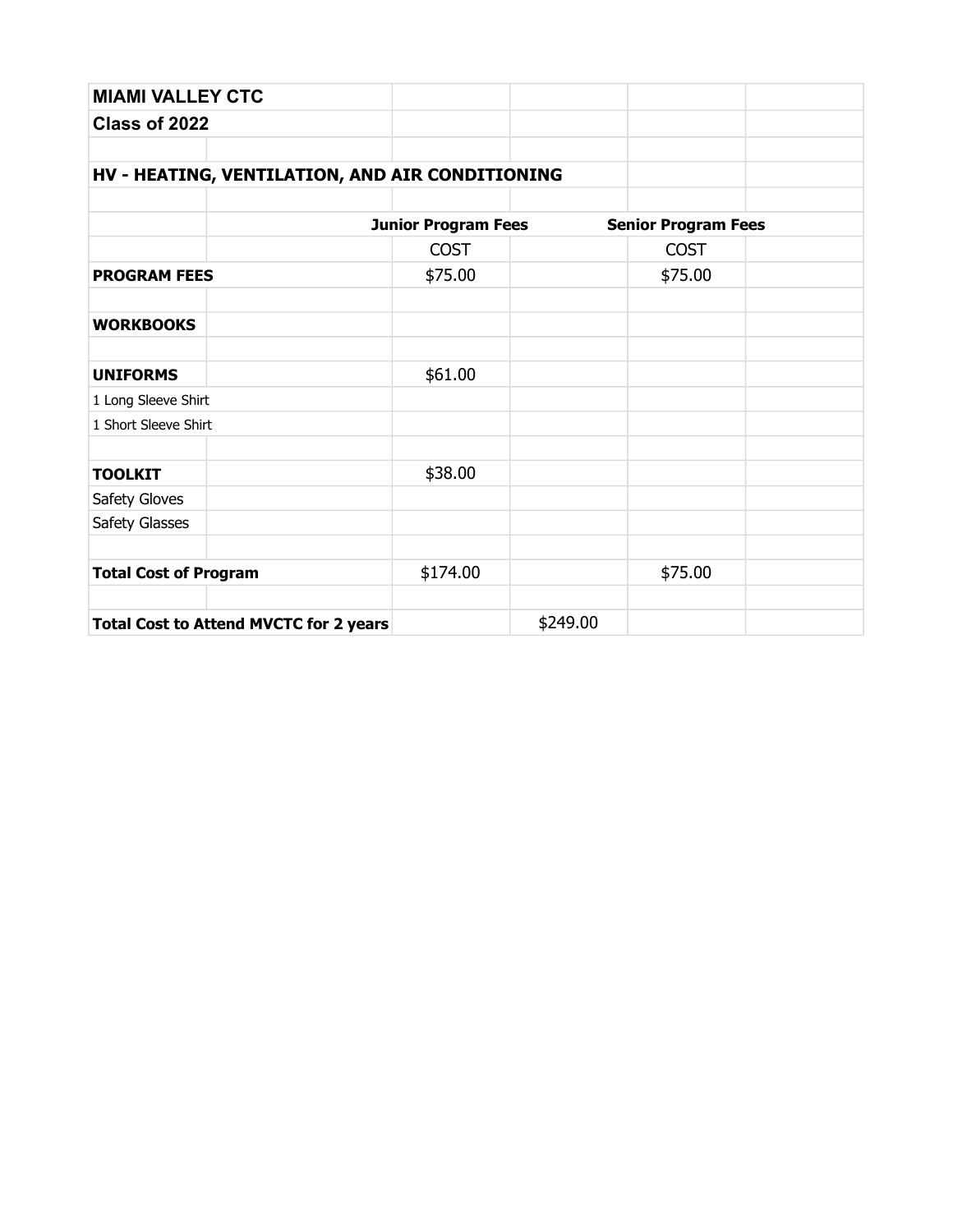| <b>MIAMI VALLEY CTC</b>                           |                            |                            |  |
|---------------------------------------------------|----------------------------|----------------------------|--|
| Class of 2022                                     |                            |                            |  |
|                                                   |                            |                            |  |
| <b>ML - MEDICAL LAB ASSISTING</b>                 |                            |                            |  |
|                                                   |                            |                            |  |
|                                                   | <b>Junior Program Fees</b> | <b>Senior Program Fees</b> |  |
|                                                   | <b>COST</b>                | <b>COST</b>                |  |
| <b>PROGRAM FEES</b>                               | \$75.00                    | \$75.00                    |  |
| <b>WORKBOOKS</b>                                  | \$62.00                    |                            |  |
| Medical Terminology Workbook                      |                            |                            |  |
| Pathophysiology Workbook                          |                            |                            |  |
| <b>UNIFORMS</b>                                   | \$110.00                   | \$28.00                    |  |
| Lab Coat - Jr.                                    |                            |                            |  |
| Program Jacket - Jr.                              |                            |                            |  |
| Polo Shirt - Jr. & Sr.                            |                            |                            |  |
|                                                   |                            |                            |  |
| <b>TOOLKIT</b>                                    |                            | \$15.00                    |  |
| <b>CPR Pocket Mask</b>                            |                            |                            |  |
| <b>Total Cost of Program</b>                      | \$247.00                   | \$118.00                   |  |
|                                                   |                            |                            |  |
| <b>Total Cost to Attend MVCTC for Senior Year</b> |                            | \$365.00                   |  |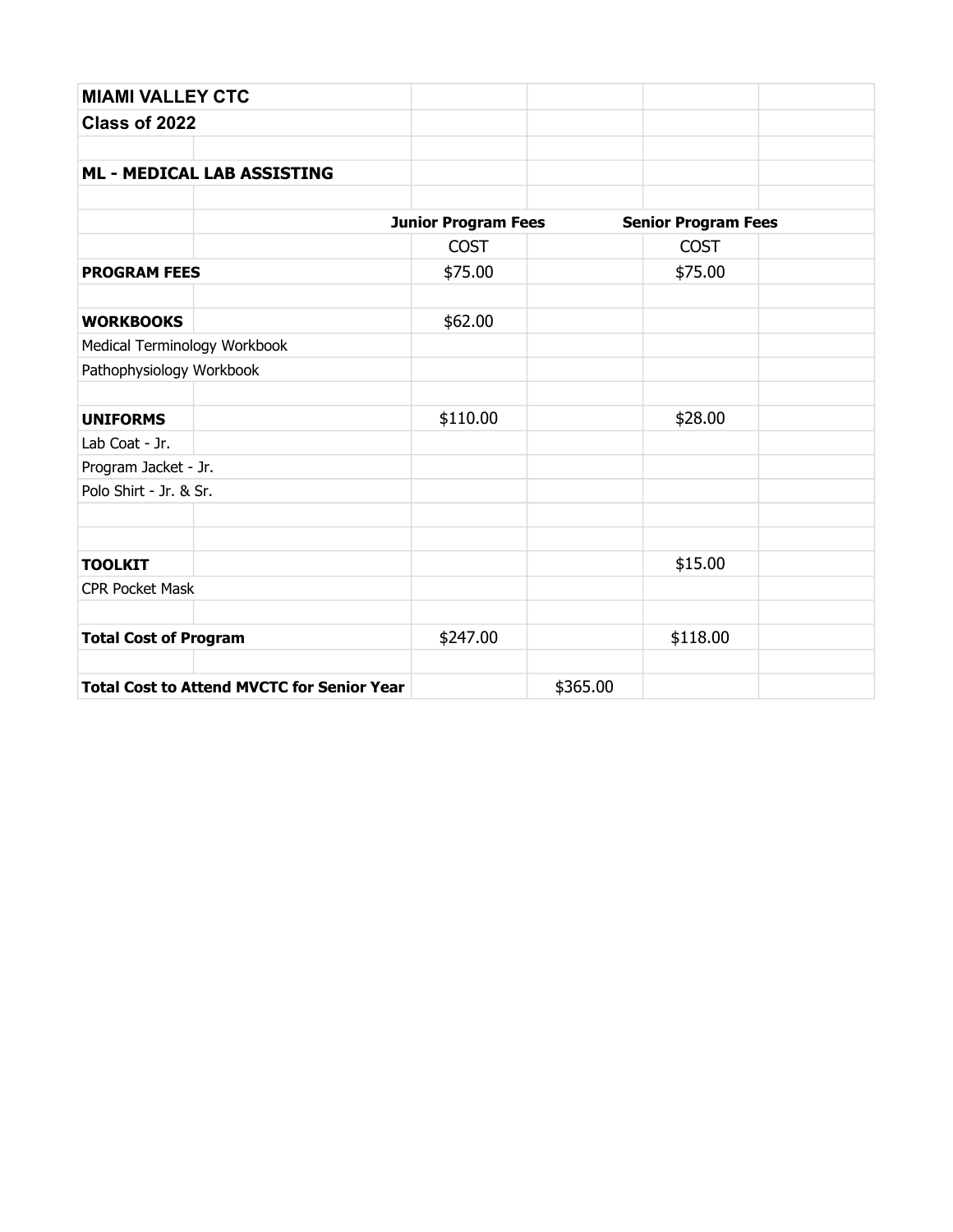| <b>MIAMI VALLEY CTC</b>         |                                                    |                            |          |                            |  |
|---------------------------------|----------------------------------------------------|----------------------------|----------|----------------------------|--|
| Class of 2022                   |                                                    |                            |          |                            |  |
|                                 |                                                    |                            |          |                            |  |
|                                 | <b>MO - MEDICAL OFFICE MANAGEMENT</b>              |                            |          |                            |  |
|                                 |                                                    |                            |          |                            |  |
|                                 |                                                    | <b>Junior Program Fees</b> |          | <b>Senior Program Fees</b> |  |
|                                 |                                                    | <b>COST</b>                |          | <b>COST</b>                |  |
| <b>PROGRAM FEES</b>             |                                                    | \$75.00                    |          | \$75.00                    |  |
|                                 |                                                    |                            |          |                            |  |
| <b>WORKBOOKS</b>                |                                                    | \$306.00                   |          |                            |  |
|                                 | Medical Office Practice Set - Online               |                            |          |                            |  |
|                                 | Mastering Healthcare Terminology Wkbk.             |                            |          |                            |  |
|                                 | The Paperless Medical Office - Harris Care Tracker |                            |          |                            |  |
| <b>Glencoe Filing Made Easy</b> |                                                    |                            |          |                            |  |
|                                 |                                                    |                            |          |                            |  |
| <b>UNIFORMS</b>                 |                                                    |                            |          |                            |  |
|                                 |                                                    |                            |          |                            |  |
| <b>TOOLKIT</b>                  |                                                    |                            |          |                            |  |
|                                 |                                                    |                            |          |                            |  |
| <b>Total Cost of Program</b>    |                                                    | \$381.00                   |          | \$75.00                    |  |
|                                 |                                                    |                            |          |                            |  |
|                                 | <b>Total Cost to Attend MVCTC for 2 Years</b>      |                            | \$456.00 |                            |  |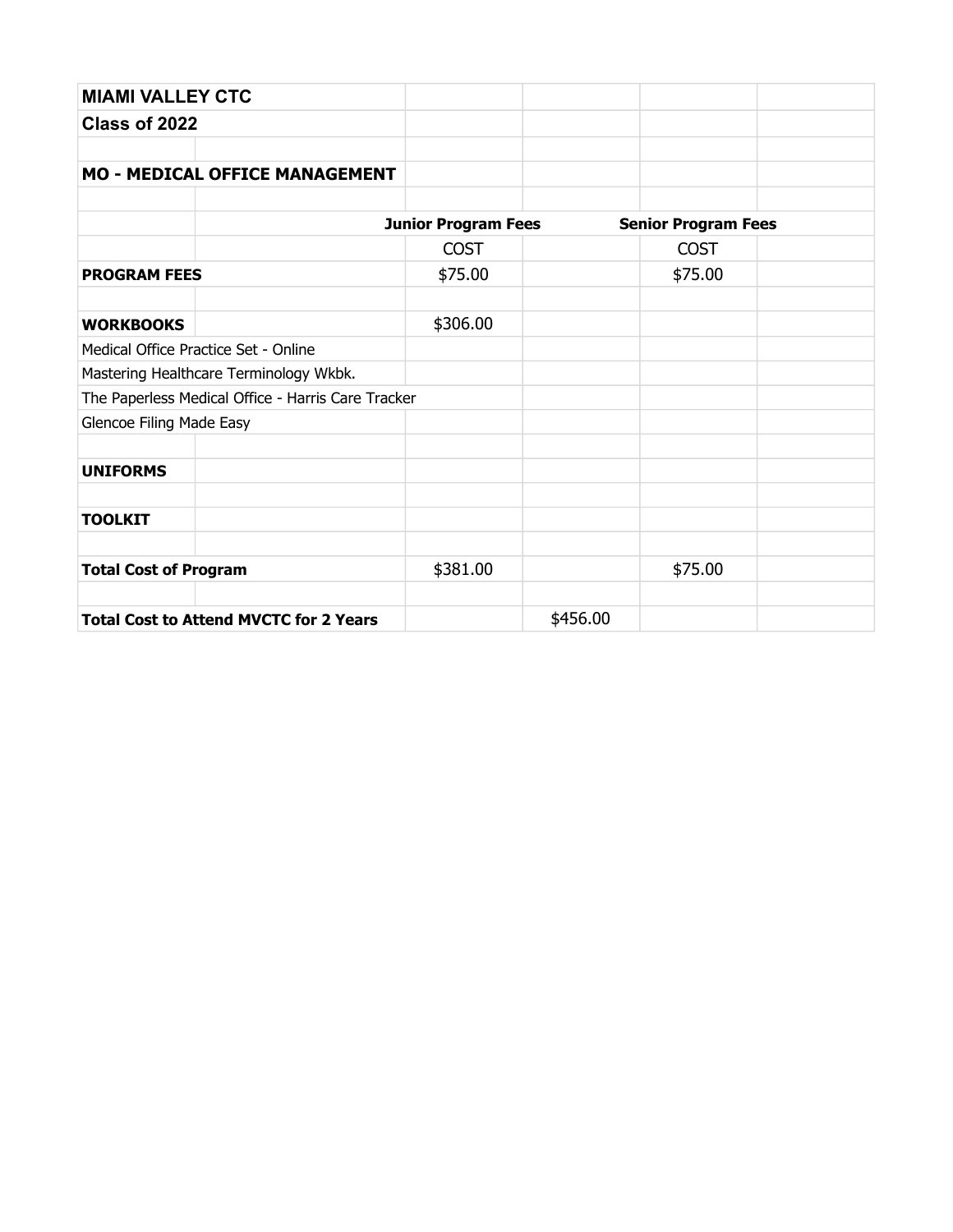| <b>MIAMI VALLEY CTC</b>                       |                            |          |                            |  |
|-----------------------------------------------|----------------------------|----------|----------------------------|--|
| Class of 2022                                 |                            |          |                            |  |
|                                               |                            |          |                            |  |
| <b>MV - MEDIA AND VIDEO PRODUCTION</b>        |                            |          |                            |  |
|                                               |                            |          |                            |  |
|                                               | <b>Junior Program Fees</b> |          | <b>Senior Program Fees</b> |  |
|                                               | <b>COST</b>                |          | <b>COST</b>                |  |
| <b>PROGRAM FEES</b>                           | \$75.00                    |          | \$75.00                    |  |
| <b>WORKBOOKS</b>                              |                            |          |                            |  |
| <b>UNIFORMS</b>                               |                            |          |                            |  |
| <b>TOOLKIT</b>                                |                            |          |                            |  |
| Flash Drive                                   |                            |          |                            |  |
| <b>Total Cost of Program</b>                  | \$75.00                    |          | \$75.00                    |  |
|                                               |                            |          |                            |  |
| <b>Total Cost to Attend MVCTC for 2 Years</b> |                            | \$150.00 |                            |  |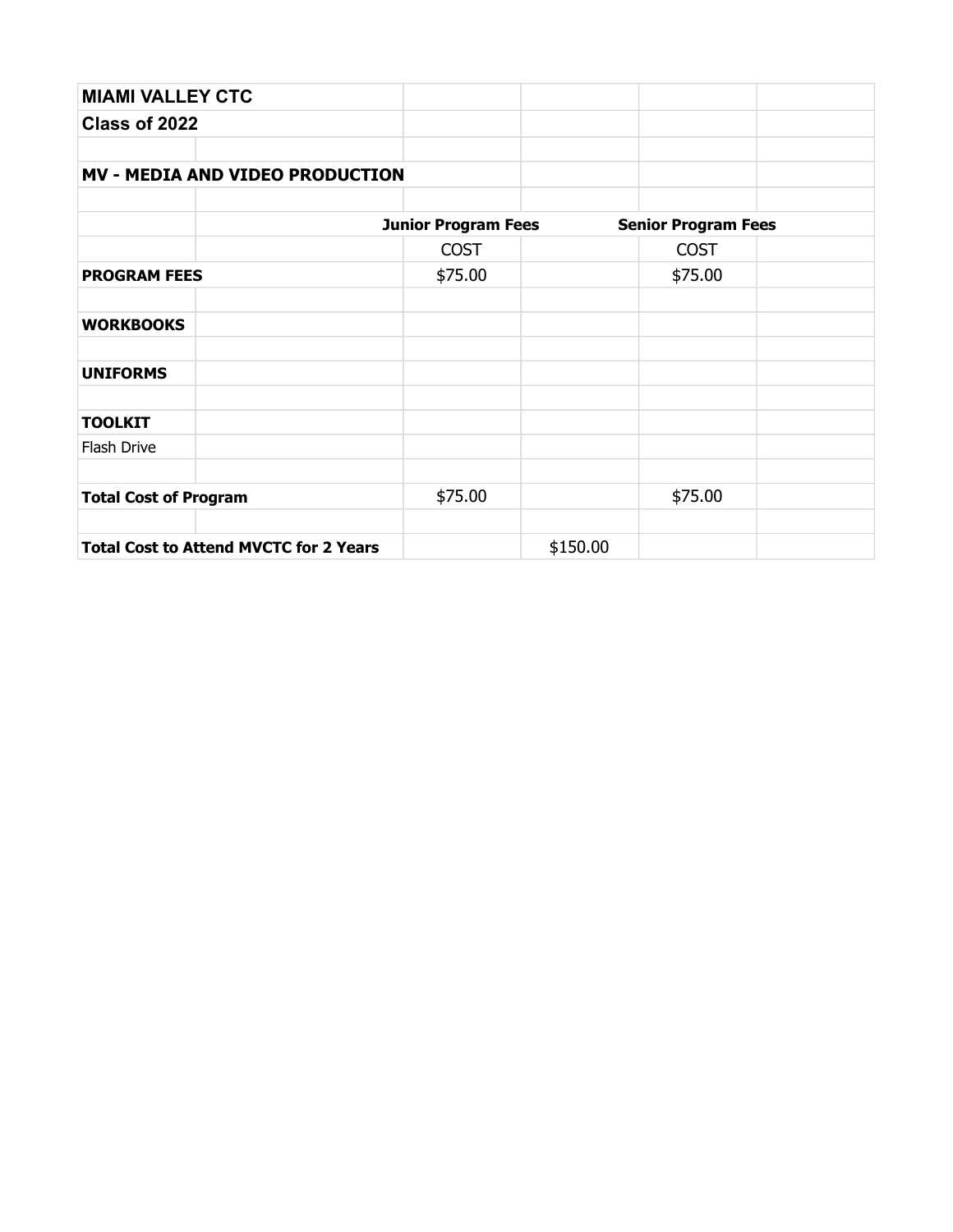| <b>MIAMI VALLEY CTC</b>      |                                               |                            |          |                            |  |
|------------------------------|-----------------------------------------------|----------------------------|----------|----------------------------|--|
| Class of 2022                |                                               |                            |          |                            |  |
|                              |                                               |                            |          |                            |  |
|                              | <b>NR - NATURAL RESOURCE MANAGEMENT</b>       |                            |          |                            |  |
|                              |                                               |                            |          |                            |  |
|                              |                                               | <b>Junior Program Fees</b> |          | <b>Senior Program Fees</b> |  |
|                              |                                               | <b>COST</b>                |          | <b>COST</b>                |  |
| <b>PROGRAM FEES</b>          |                                               | \$75.00                    |          | \$75.00                    |  |
| <b>WORKBOOKS</b>             |                                               |                            |          |                            |  |
| <b>UNIFORMS</b>              |                                               | \$131.00                   |          | \$131.00                   |  |
| Polo Shirt - Jr. & Sr.       |                                               |                            |          |                            |  |
|                              | 14 Zip Fleece with Logo - Jr. & Sr.           |                            |          |                            |  |
| 1 T-Shirt - Jr. & Sr.        |                                               |                            |          |                            |  |
|                              | 1 Pullover Hooded Sweatshirt - Jr. & Sr.      |                            |          |                            |  |
|                              | 1Pullover Anorak with Hood - Jr. & Sr.        |                            |          |                            |  |
| <b>TOOLKIT</b>               |                                               |                            |          |                            |  |
| <b>Total Cost of Program</b> |                                               | \$206.00                   |          | \$206.00                   |  |
|                              | <b>Total Cost to Attend MVCTC for 2 Years</b> |                            | \$412.00 |                            |  |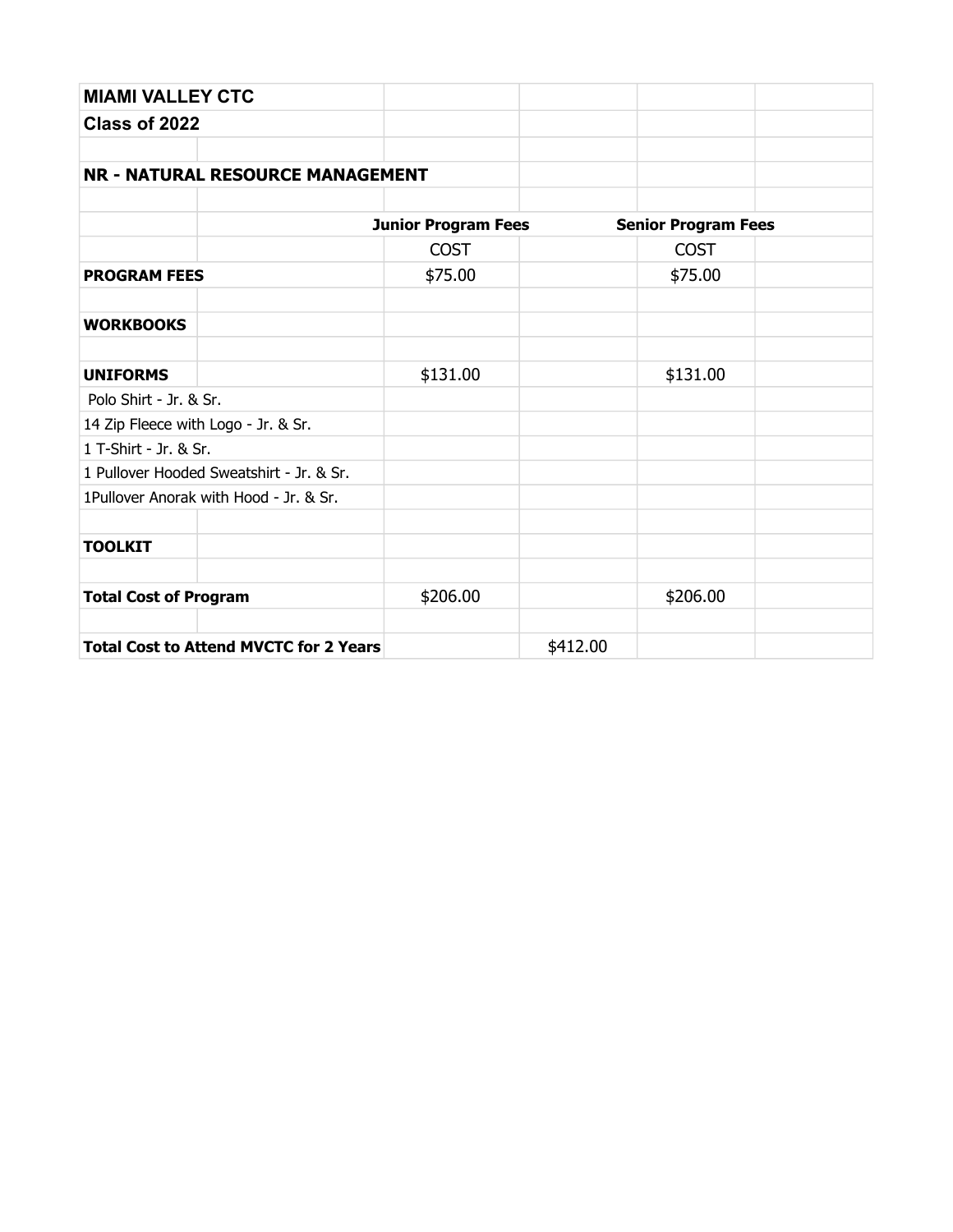| <b>MIAMI VALLEY CTC</b>                       |                            |          |                            |  |
|-----------------------------------------------|----------------------------|----------|----------------------------|--|
| Class of 2022                                 |                            |          |                            |  |
|                                               |                            |          |                            |  |
| <b>PM - PRECISION MACHINING</b>               |                            |          |                            |  |
|                                               |                            |          |                            |  |
|                                               | <b>Junior Program Fees</b> |          | <b>Senior Program Fees</b> |  |
|                                               | <b>COST</b>                |          | <b>COST</b>                |  |
| <b>PROGRAM FEES</b>                           | \$75.00                    |          | \$75.00                    |  |
|                                               |                            |          |                            |  |
| <b>WORKBOOKS</b>                              |                            |          |                            |  |
| <b>UNIFORMS</b>                               | \$39.00                    |          |                            |  |
| 2 Shop Aprons                                 |                            |          |                            |  |
| 2 Apron Safety Strings                        |                            |          |                            |  |
| <b>TOOLKIT</b>                                |                            |          |                            |  |
| <b>District Owned Toolkit</b>                 |                            |          |                            |  |
| Safety Glasses                                |                            |          |                            |  |
| <b>Total Cost of Program</b>                  | \$114.00                   |          | \$75.00                    |  |
|                                               |                            |          |                            |  |
| <b>Total Cost to Attend MVCTC for 2 Years</b> |                            | \$189.00 |                            |  |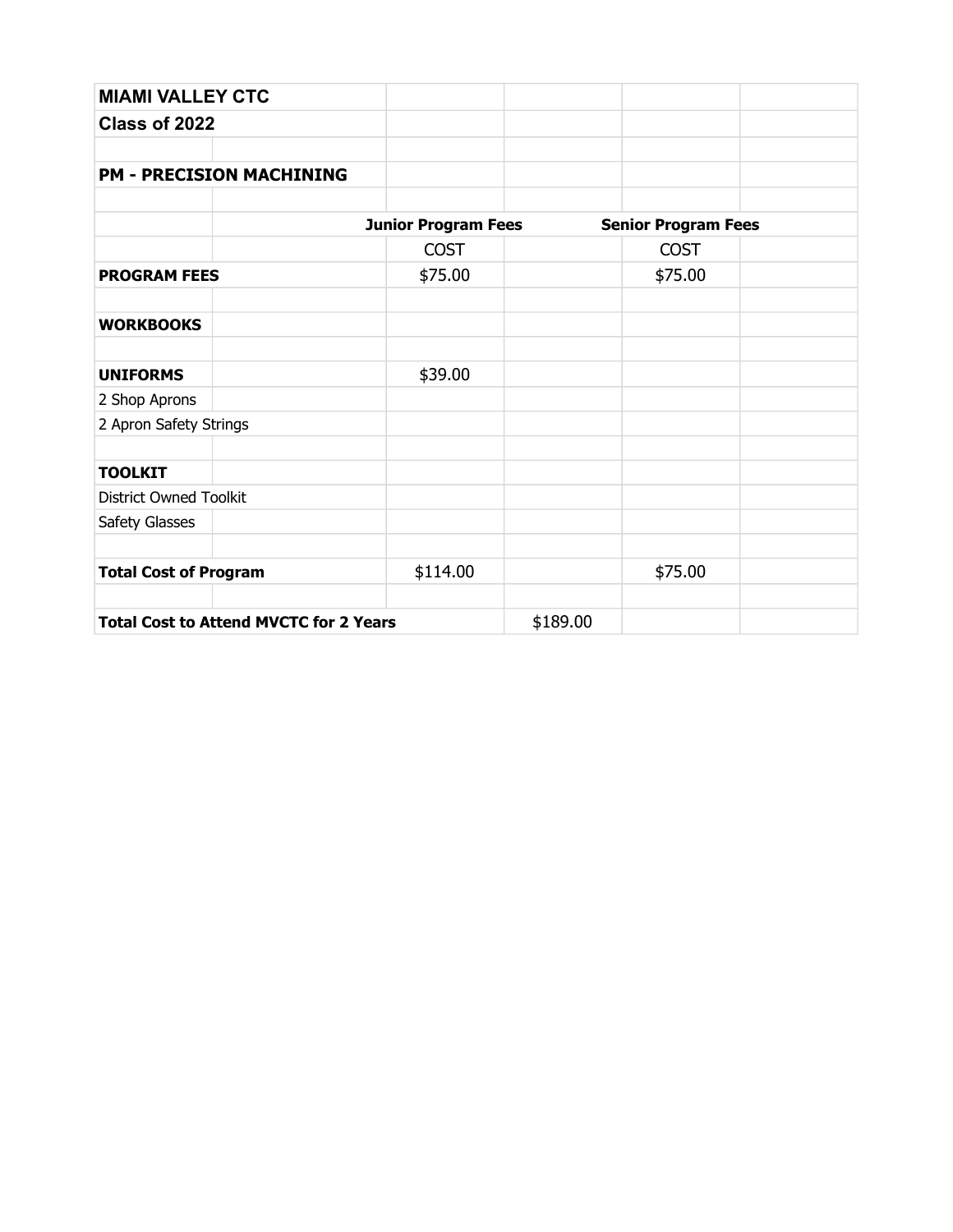| <b>MIAMI VALLEY CTC</b>      |                                                        |                            |          |                            |  |
|------------------------------|--------------------------------------------------------|----------------------------|----------|----------------------------|--|
| Class of 2022                |                                                        |                            |          |                            |  |
|                              |                                                        |                            |          |                            |  |
| <b>PN - PRE-NURSING</b>      |                                                        |                            |          |                            |  |
|                              |                                                        |                            |          |                            |  |
|                              |                                                        | <b>Junior Program Fees</b> |          | <b>Senior Program Fees</b> |  |
|                              |                                                        | <b>COST</b>                |          | <b>COST</b>                |  |
| <b>PROGRAM FEES</b>          |                                                        | \$75.00                    |          | \$75.00                    |  |
|                              |                                                        |                            |          |                            |  |
| <b>WORKBOOKS</b>             |                                                        | \$149.00                   |          | \$288.00                   |  |
|                              | Dean Vaughn Medical Terminology Book - Jr.             |                            |          |                            |  |
|                              | The Basics, Hartman (NATCEP) - Jr.                     |                            |          |                            |  |
|                              | The Language of Medicine (CHABNER) - Jr.               |                            |          |                            |  |
|                              | Essentials for Nursing Practice (POTTER) - Sr.         |                            |          |                            |  |
|                              | Structure and Function (THIBODEAU) - Sr.               |                            |          |                            |  |
|                              | Dosage Calculations (PICKAR) - Sr.                     |                            |          |                            |  |
|                              |                                                        |                            |          |                            |  |
| <b>UNIFORMS</b>              |                                                        | \$88.00                    |          |                            |  |
| Fleece Jacket                |                                                        |                            |          |                            |  |
| <b>LPN Tote</b>              |                                                        |                            |          |                            |  |
|                              | Students will purchase uniforms outside of school fees |                            |          |                            |  |
|                              |                                                        |                            |          |                            |  |
| <b>TOOLKIT</b>               |                                                        | \$16.00                    |          | \$13.00                    |  |
| Nurse Aide Lapel Pin - Jr.   |                                                        |                            |          |                            |  |
| NATP Admission Kit - Jr.     |                                                        |                            |          |                            |  |
| CPR Mask - Sr.               |                                                        |                            |          |                            |  |
| <b>Total Cost of Program</b> |                                                        | \$328.00                   |          | \$376.00                   |  |
|                              |                                                        |                            |          |                            |  |
|                              | <b>Total Cost to Attend MVCTC for 2 years</b>          |                            | \$704.00 |                            |  |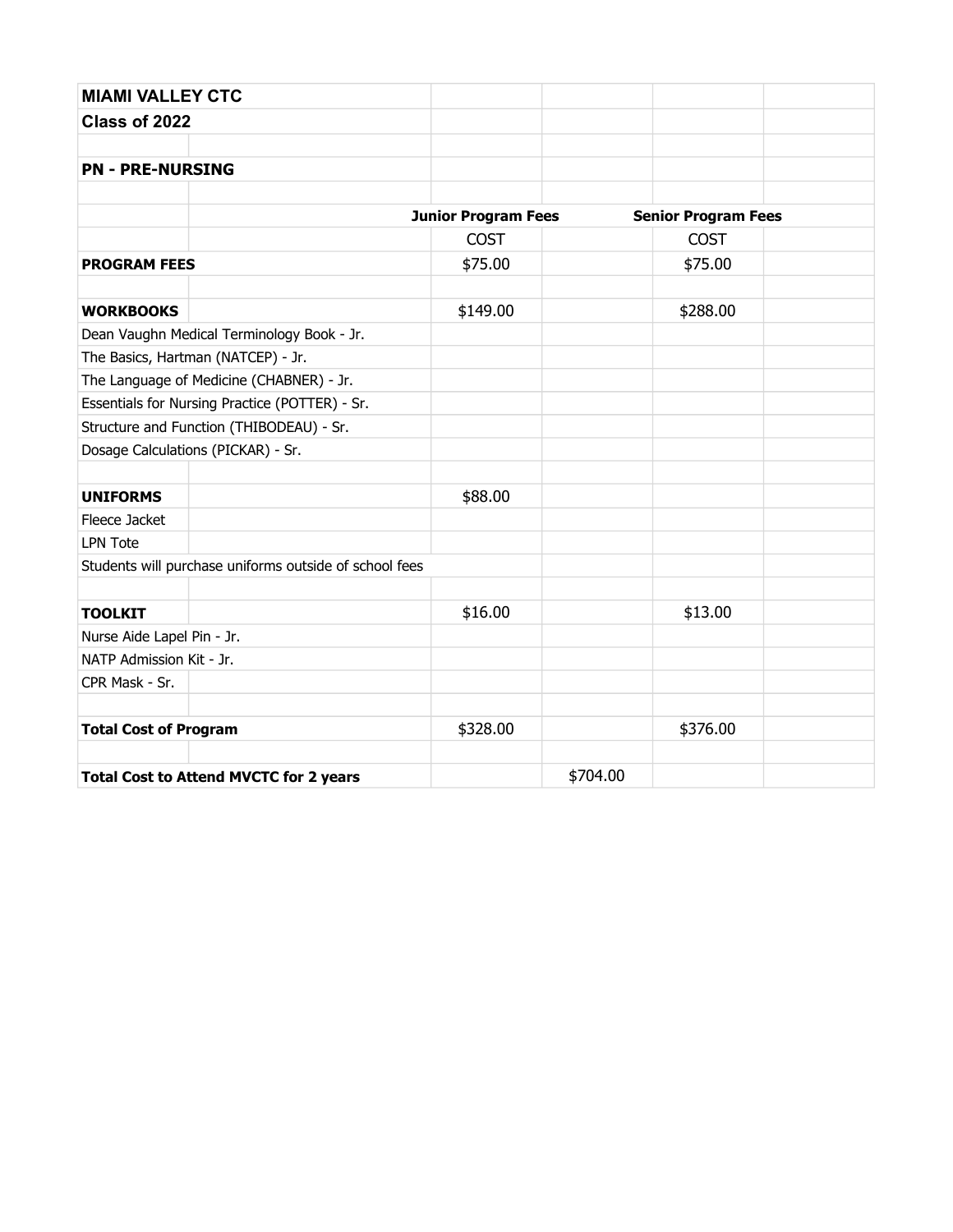| <b>MIAMI VALLEY CTC</b>                       |                            |          |                            |  |
|-----------------------------------------------|----------------------------|----------|----------------------------|--|
| Class of 2022                                 |                            |          |                            |  |
|                                               |                            |          |                            |  |
| <b>RA - ROBOTICS &amp; AUTOMATION</b>         |                            |          |                            |  |
|                                               |                            |          |                            |  |
|                                               | <b>Junior Program Fees</b> |          | <b>Senior Program Fees</b> |  |
|                                               | <b>COST</b>                |          | <b>COST</b>                |  |
| <b>PROGRAM FEES</b>                           | \$75.00                    |          | \$75.00                    |  |
|                                               |                            |          |                            |  |
| <b>WORKBOOKS</b>                              |                            |          |                            |  |
|                                               |                            |          |                            |  |
| <b>UNIFORMS</b>                               | \$41.00                    |          |                            |  |
| Short Sleeve Shirts (2)                       |                            |          |                            |  |
|                                               |                            |          |                            |  |
| <b>TOOLKIT</b>                                |                            |          |                            |  |
| Safety Glasses                                |                            |          |                            |  |
|                                               |                            |          |                            |  |
| <b>Total Cost of Program</b>                  | \$116.00                   |          | \$75.00                    |  |
|                                               |                            |          |                            |  |
| <b>Total Cost to Attend MVCTC for 2 Years</b> |                            | \$191.00 |                            |  |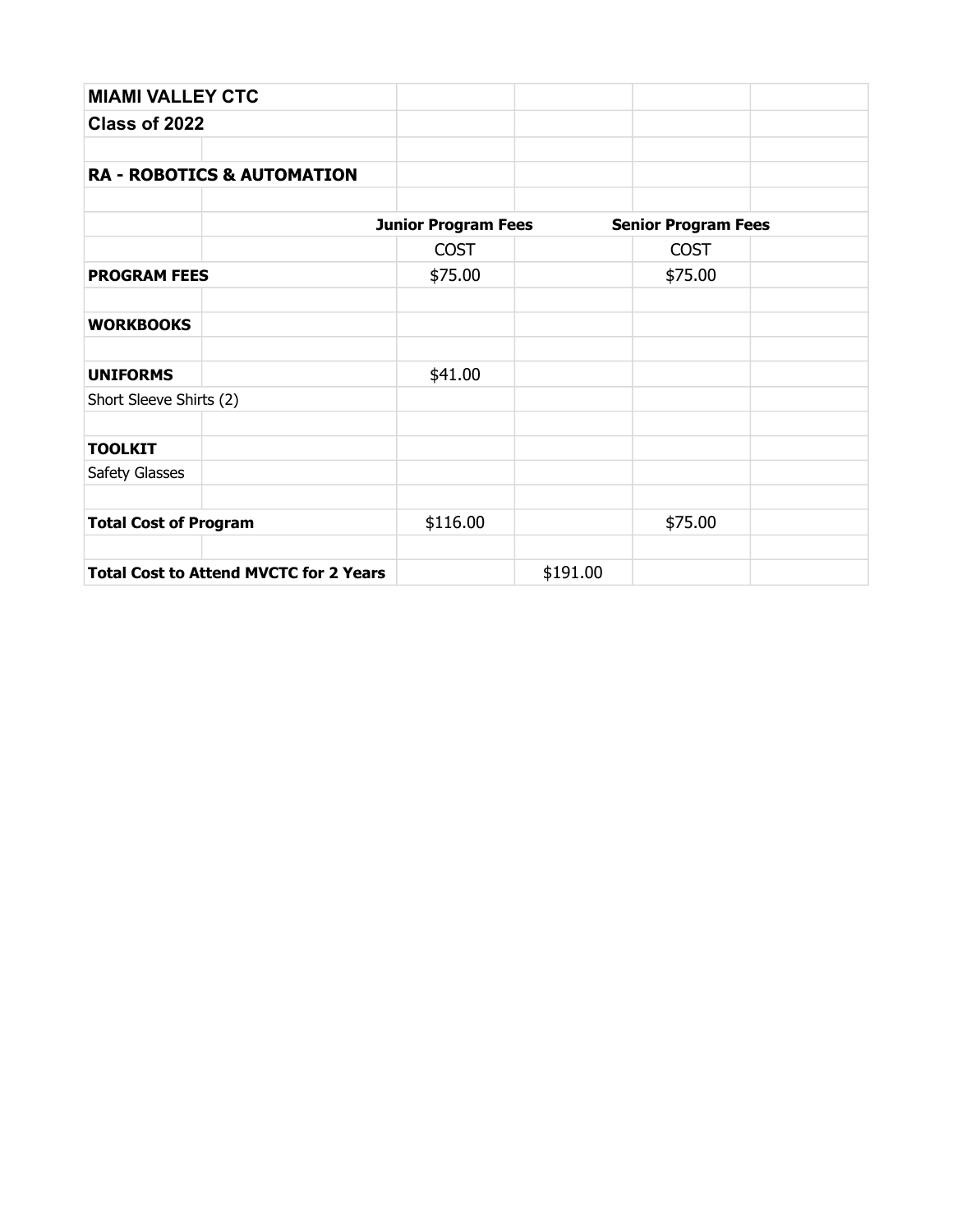| <b>MIAMI VALLEY CTC</b>                       |                            |          |                            |  |
|-----------------------------------------------|----------------------------|----------|----------------------------|--|
| Class of 2022                                 |                            |          |                            |  |
|                                               |                            |          |                            |  |
| <b>RS - RETAIL AGRICULTURAL SERVICES</b>      |                            |          |                            |  |
|                                               |                            |          |                            |  |
|                                               | <b>Junior Program Fees</b> |          | <b>Senior Program Fees</b> |  |
|                                               | <b>COST</b>                |          | <b>COST</b>                |  |
| <b>PROGRAM FEES</b>                           | \$75.00                    |          | \$75.00                    |  |
|                                               |                            |          |                            |  |
| <b>WORKBOOKS</b>                              |                            |          |                            |  |
|                                               |                            |          |                            |  |
| <b>UNIFORMS</b>                               | \$37.00                    |          | \$37.00                    |  |
| 1 Short Sleeve Shirt - Jr. & Sr.              |                            |          |                            |  |
| 1 Long Sleeve Shirt - Jr. & Sr.               |                            |          |                            |  |
| 1 Hoodie - Jr. & Sr.                          |                            |          |                            |  |
|                                               |                            |          |                            |  |
| <b>TOOLKIT</b>                                |                            |          |                            |  |
|                                               |                            |          |                            |  |
| <b>Total Cost of Program</b>                  | \$112.00                   |          | \$112.00                   |  |
|                                               |                            |          |                            |  |
| <b>Total Cost to Attend MVCTC for 2 Years</b> |                            | \$224.00 |                            |  |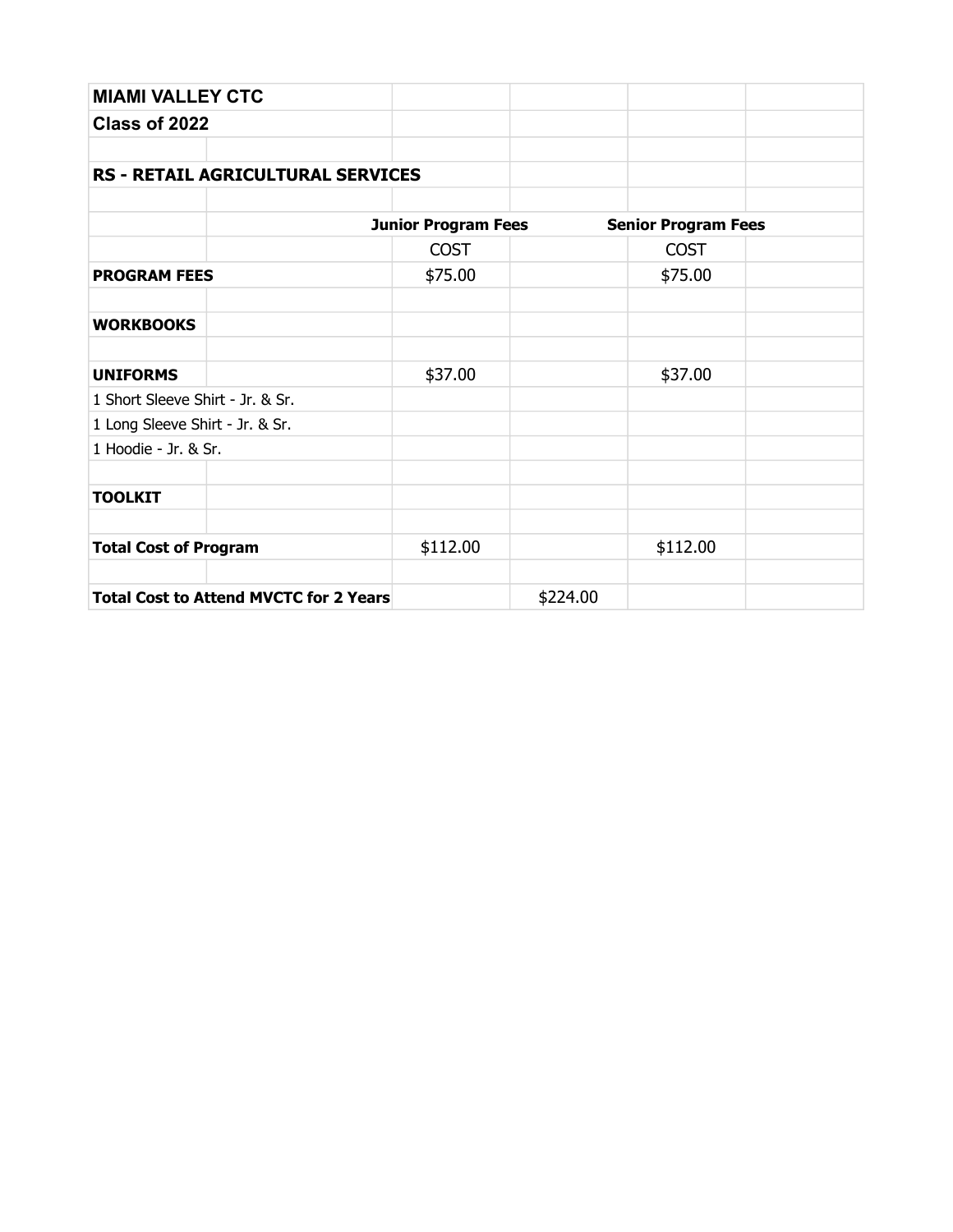| <b>MIAMI VALLEY CTC</b>                       |                            |          |                            |  |  |
|-----------------------------------------------|----------------------------|----------|----------------------------|--|--|
| Class of 2022                                 |                            |          |                            |  |  |
|                                               |                            |          |                            |  |  |
| <b>SM - SPORTS MANAGEMENT &amp; MARKETING</b> |                            |          |                            |  |  |
|                                               |                            |          |                            |  |  |
|                                               | <b>Junior Program Fees</b> |          | <b>Senior Program Fees</b> |  |  |
|                                               | <b>COST</b>                |          | <b>COST</b>                |  |  |
| <b>PROGRAM FEES</b>                           | \$75.00                    |          | \$75.00                    |  |  |
|                                               |                            |          |                            |  |  |
| <b>WORKBOOKS</b>                              |                            |          |                            |  |  |
|                                               |                            |          |                            |  |  |
| <b>UNIFORMS</b>                               | \$50.00                    |          |                            |  |  |
| Program Uniform - Jr.                         |                            |          |                            |  |  |
|                                               |                            |          |                            |  |  |
| <b>TOOLKIT</b>                                |                            |          |                            |  |  |
|                                               |                            |          |                            |  |  |
| <b>Total Cost of Program</b>                  | \$125.00                   |          | \$75.00                    |  |  |
|                                               |                            |          |                            |  |  |
| <b>Total Cost to Attend MVCTC for 2 Years</b> |                            | \$200.00 |                            |  |  |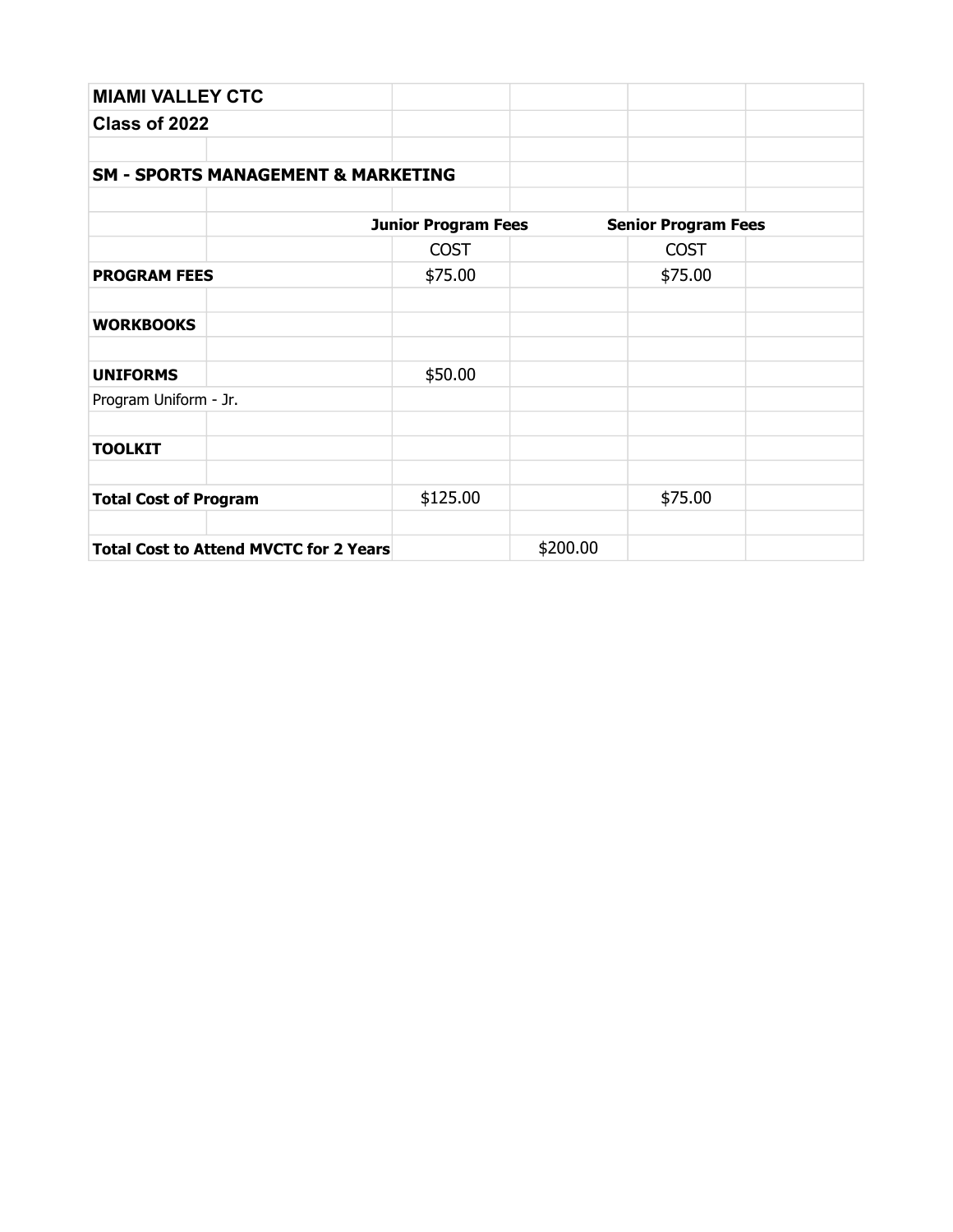| <b>MIAMI VALLEY CTC</b>                       |                            |          |                            |  |
|-----------------------------------------------|----------------------------|----------|----------------------------|--|
| Class of 2022                                 |                            |          |                            |  |
|                                               |                            |          |                            |  |
| <b>SP - SPORTS MEDICINE</b>                   |                            |          |                            |  |
|                                               |                            |          |                            |  |
|                                               | <b>Junior Program Fees</b> |          | <b>Senior Program Fees</b> |  |
|                                               | <b>COST</b>                |          | <b>COST</b>                |  |
| <b>PROGRAM FEES</b>                           | \$75.00                    |          | \$75.00                    |  |
| <b>WORKBOOKS</b>                              | \$136.00                   |          |                            |  |
| Examination of Musculoskeletal Injuries       |                            |          |                            |  |
| ACSM Exercise Testing & Prescription          |                            |          |                            |  |
| <b>UNIFORMS</b>                               | \$74.00                    |          |                            |  |
| 2 Dry Fit Shirts                              |                            |          |                            |  |
| 1 Polo Shirt                                  |                            |          |                            |  |
| 1 Pair of Shorts                              |                            |          |                            |  |
| <b>TOOLKIT</b>                                |                            |          |                            |  |
| <b>Total Cost of Program</b>                  | \$285.00                   |          | \$75.00                    |  |
|                                               |                            |          |                            |  |
| <b>Total Cost to Attend MVCTC for 2 Years</b> |                            | \$360.00 |                            |  |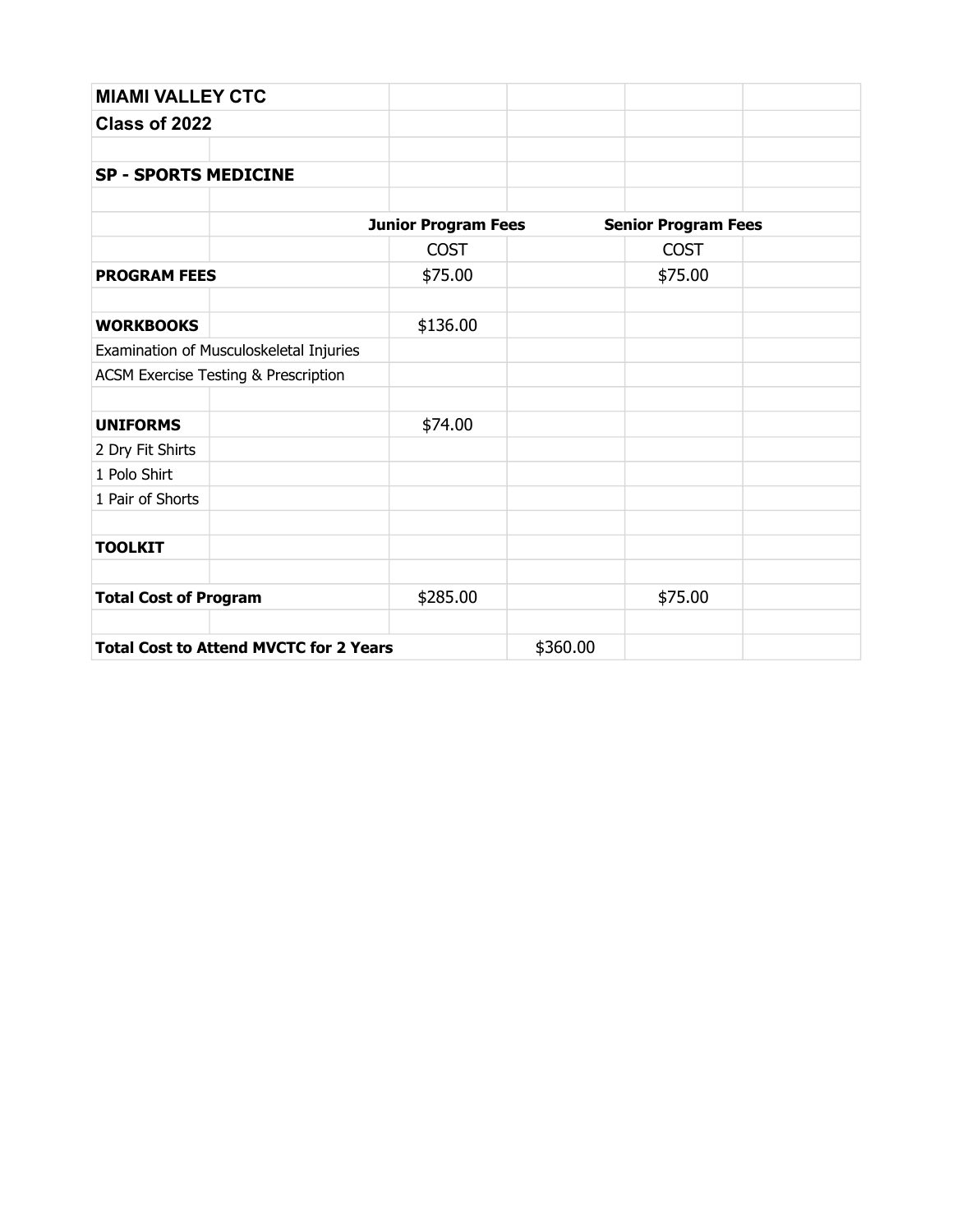| <b>MIAMI VALLEY CTC</b>                       |                            |          |                            |  |
|-----------------------------------------------|----------------------------|----------|----------------------------|--|
| Class of 2022                                 |                            |          |                            |  |
|                                               |                            |          |                            |  |
| <b>VS - VETERINARY SCIENCE</b>                |                            |          |                            |  |
|                                               |                            |          |                            |  |
|                                               | <b>Junior Program Fees</b> |          | <b>Senior Program Fees</b> |  |
|                                               | <b>COST</b>                |          | <b>COST</b>                |  |
| <b>PROGRAM FEES</b>                           | \$75.00                    |          | \$75.00                    |  |
|                                               |                            |          |                            |  |
| <b>WORKBOOKS</b>                              |                            |          |                            |  |
| <b>UNIFORMS</b>                               | \$185.00                   |          | \$185.00                   |  |
| 5 Scrub Tops - Jr. & Sr.                      |                            |          |                            |  |
| 5 Scrub Pants - Jr. & Sr.                     |                            |          |                            |  |
| <b>TOOLKIT</b>                                |                            |          |                            |  |
| <b>Total Cost of Program</b>                  | \$260.00                   |          | \$260.00                   |  |
| <b>Total Cost to Attend MVCTC for 2 Years</b> |                            | \$520.00 |                            |  |